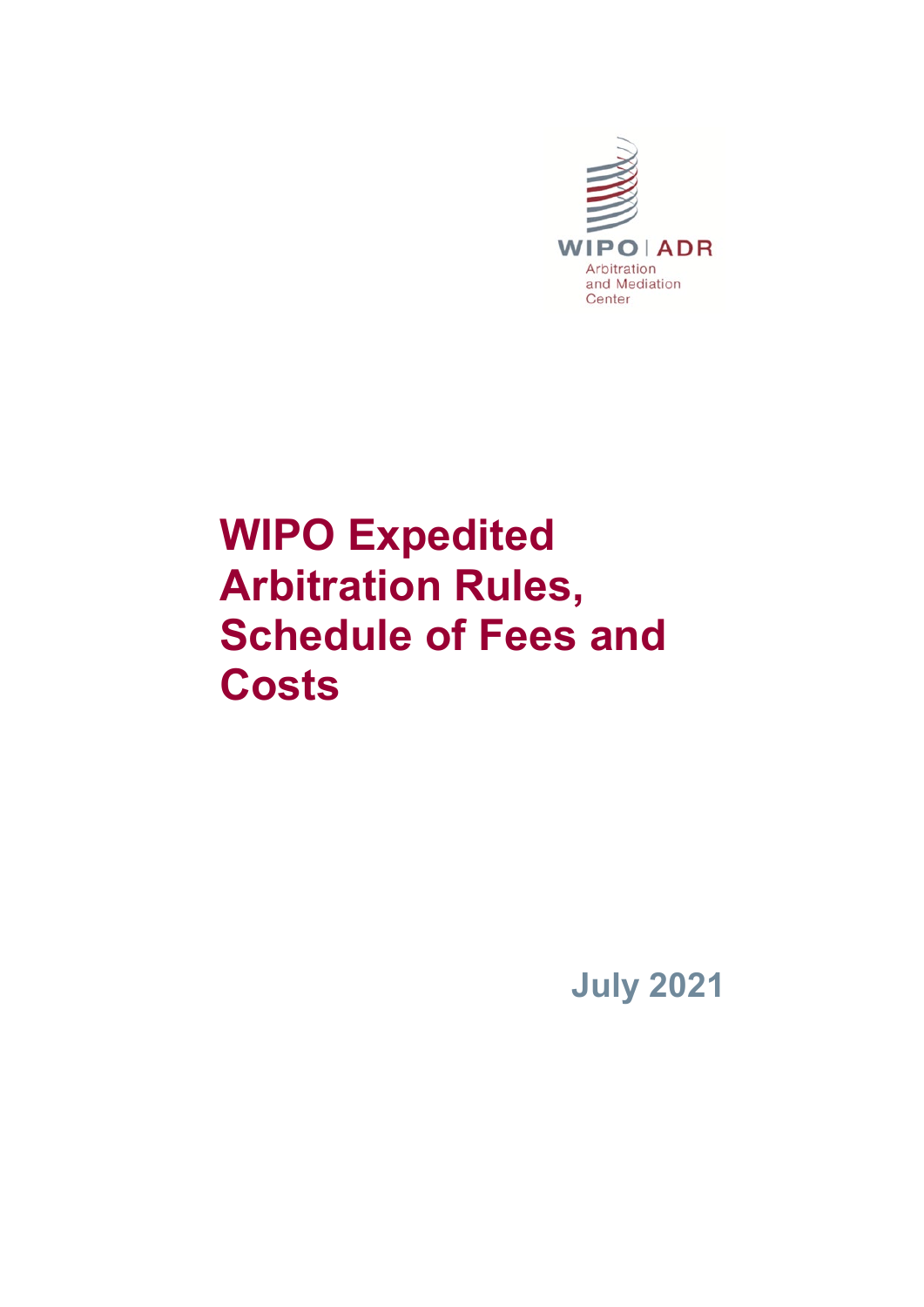|    | (Effective from July 1, 2021)                           |      |
|----|---------------------------------------------------------|------|
|    | <b>Index</b>                                            | Page |
| I. | <b>GENERAL PROVISIONS</b>                               | 7    |
|    | <b>Abbreviated Expressions</b>                          |      |
|    | <b>Scope of Application of Rules</b>                    |      |
|    |                                                         |      |
|    |                                                         |      |
|    | <b>Notices and Periods of Time</b>                      |      |
|    | Documents Required to be Submitted to the Center        |      |
|    | <b>II. COMMENCEMENT OF THE ARBITRATION</b>              | 9    |
|    | <b>Request for Arbitration</b>                          |      |
|    |                                                         |      |
|    |                                                         |      |
|    |                                                         |      |
|    |                                                         |      |
|    |                                                         |      |
|    | Answer to the Request and Statement of Defense          |      |
|    |                                                         |      |
|    |                                                         |      |
|    | <b>Representation</b>                                   |      |
|    |                                                         |      |
|    | III. COMPOSITION AND ESTABLISHMENT OF THE TRIBUNAL      | 10   |
|    | <b>Number and Appointment of Arbitrators</b>            |      |
|    | <b>Nationality of Arbitrator</b>                        |      |
|    |                                                         |      |
|    | <b>Communication Between Parties and Candidates for</b> |      |
|    | <b>Appointment as Arbitrator</b>                        |      |
|    |                                                         |      |
|    | <b>Impartiality and Independence</b>                    |      |
|    |                                                         |      |
|    | <b>Availability, Acceptance and Notification</b>        |      |
|    | <b>Challenge of Arbitrator</b>                          |      |
|    |                                                         |      |
|    |                                                         |      |
|    |                                                         |      |
|    |                                                         |      |
|    |                                                         |      |
|    |                                                         |      |
|    | <b>Release from Appointment</b>                         |      |
|    |                                                         |      |
|    |                                                         |      |
|    |                                                         |      |
|    | <b>Replacement of Arbitrator</b>                        |      |
|    |                                                         |      |
|    |                                                         |      |
|    | Pleas as to the Jurisdiction of the Tribunal            |      |
|    |                                                         |      |
|    |                                                         |      |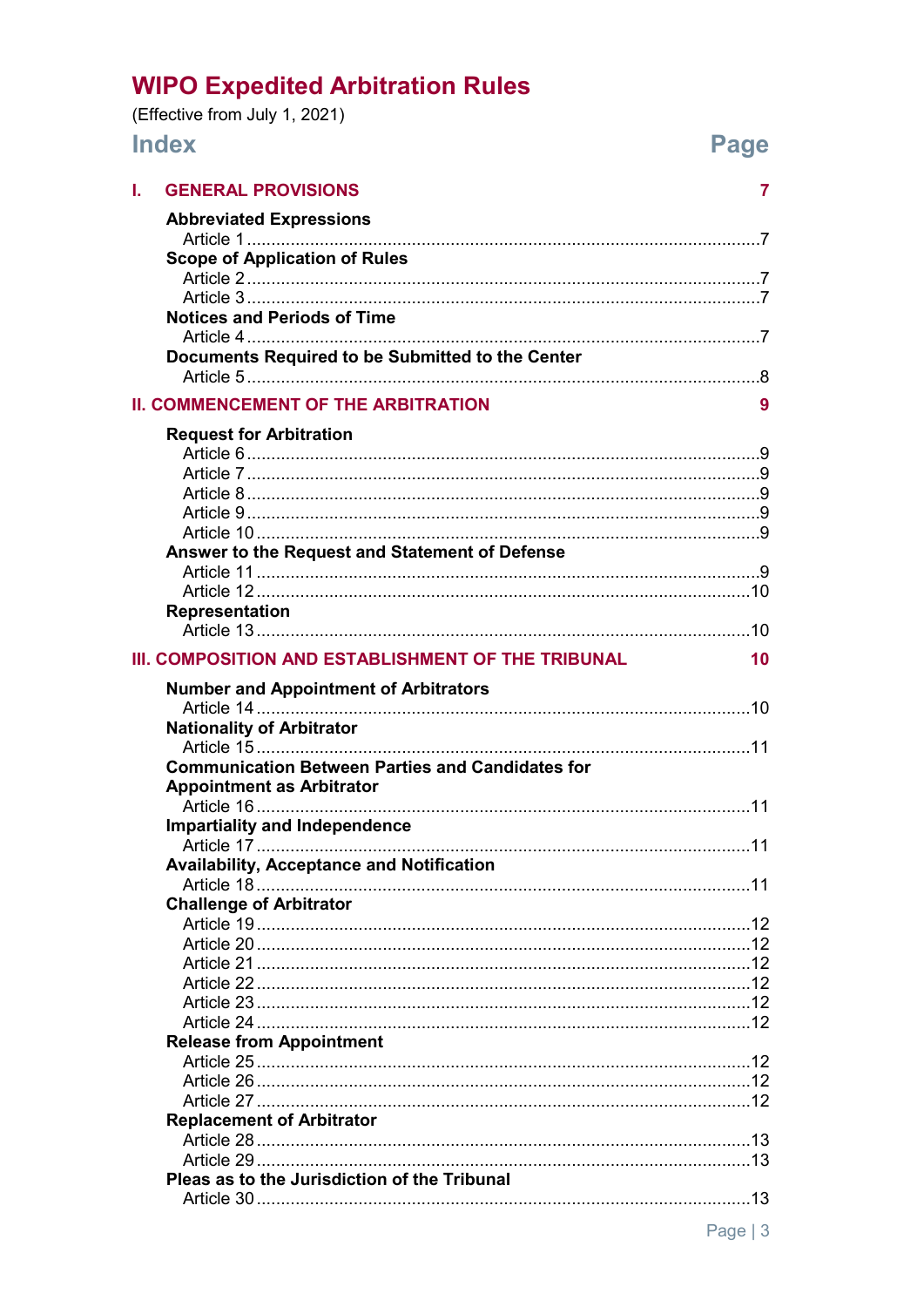| (Effective from July 1, 2021)                                         |      |
|-----------------------------------------------------------------------|------|
| <b>Index</b>                                                          | Page |
| <b>IV. CONDUCT OF THE ARBITRATION</b>                                 | 13   |
| <b>General Powers of the Tribunal</b>                                 |      |
|                                                                       |      |
| <b>Place of Arbitration</b>                                           |      |
|                                                                       |      |
| <b>Language of Arbitration</b>                                        |      |
| <b>Preparatory Conference</b>                                         |      |
|                                                                       |      |
| <b>Statement of Claim</b>                                             |      |
| <b>Statement of Defense</b>                                           |      |
|                                                                       |      |
| <b>Further Written Statements</b>                                     |      |
|                                                                       |      |
| <b>Amendments to Claims or Defense</b>                                |      |
|                                                                       |      |
| <b>Communication Between Parties and Tribunal</b>                     |      |
|                                                                       |      |
| <b>Joinder</b>                                                        |      |
|                                                                       |      |
| <b>Consolidation</b>                                                  |      |
|                                                                       |      |
| Interim Measures of Protection and Security for Claims and Costs      |      |
|                                                                       |      |
| <b>Emergency Relief Proceedings</b>                                   |      |
| <b>Evidence</b>                                                       |      |
|                                                                       |      |
| <b>Experiments</b>                                                    |      |
|                                                                       |      |
| <b>Site Visits</b>                                                    |      |
|                                                                       |      |
| <b>Agreed Primers and Models</b>                                      |      |
|                                                                       |      |
| <b>Disclosure of Trade Secrets and Other Confidential Information</b> |      |
|                                                                       |      |
| <b>Hearings</b>                                                       |      |
|                                                                       |      |
| <b>Witnesses</b>                                                      |      |
|                                                                       |      |
| <b>Experts Appointed by the Tribunal</b>                              |      |
| <b>Default</b>                                                        |      |
|                                                                       |      |
| <b>Closure of Proceedings</b>                                         |      |
|                                                                       |      |
| <b>Waiver</b>                                                         |      |
|                                                                       |      |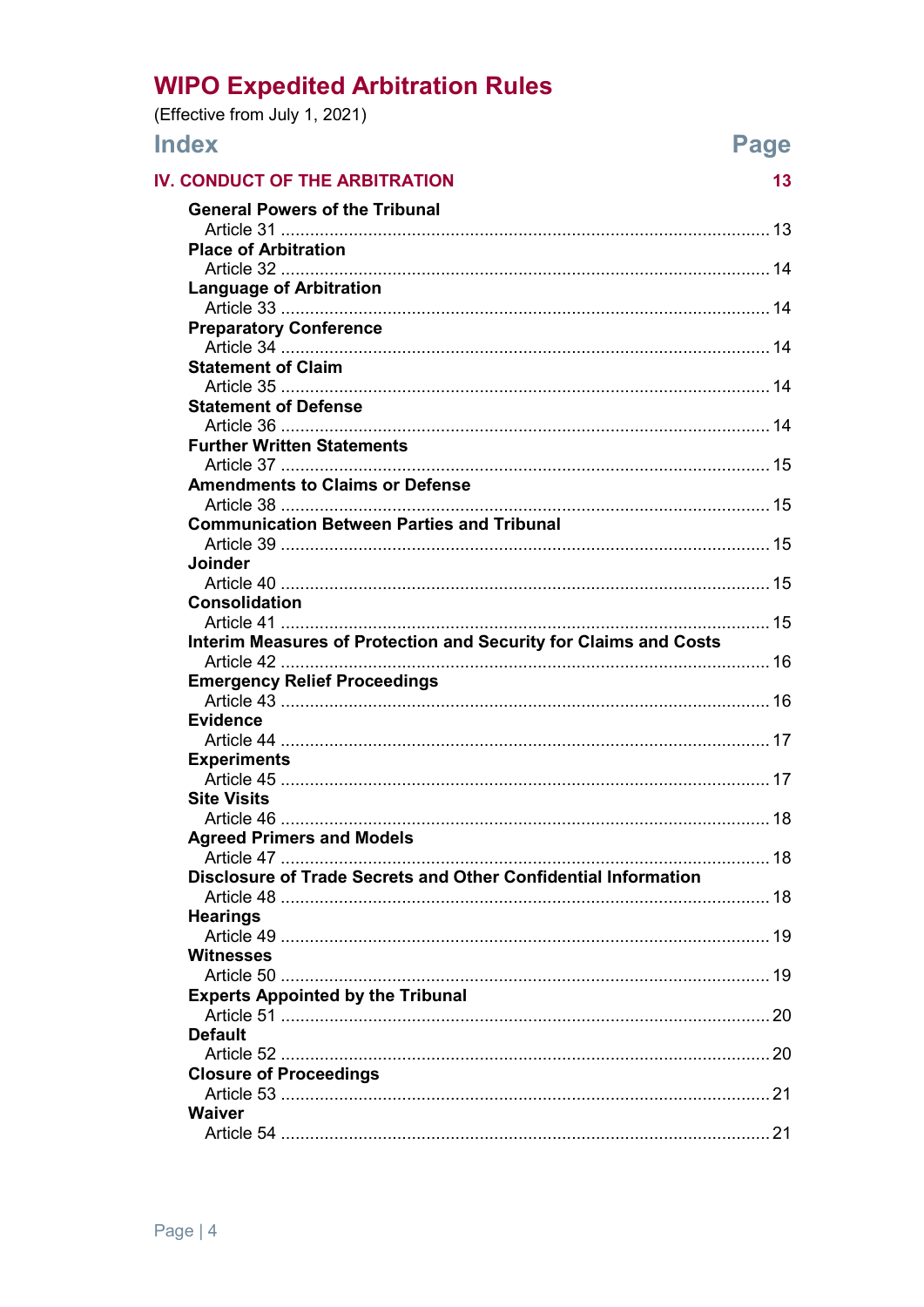(Effective from July 1, 2021)

| <b>Index</b>                                                                                             |    |
|----------------------------------------------------------------------------------------------------------|----|
| V.<br><b>AWARDS AND OTHER DECISIONS</b>                                                                  | 21 |
| Laws Applicable to the Substance of the Dispute, the<br><b>Arbitration and the Arbitration Agreement</b> |    |
| <b>Currency and Interest</b>                                                                             |    |
| <b>Form and Notification of Awards</b>                                                                   |    |
|                                                                                                          |    |
| Time Period for Delivery of the Final Award                                                              |    |
| <b>Effect of Award</b>                                                                                   |    |
| <b>Settlement or Other Grounds for Termination</b>                                                       |    |
| <b>Correction of the Award and Additional Award</b>                                                      |    |
| <b>VI. FEES AND COSTS</b>                                                                                | 24 |
| <b>Fees of the Center</b>                                                                                |    |
| <b>Fees of the Arbitrator</b>                                                                            |    |
|                                                                                                          |    |
| <b>Deposits</b>                                                                                          |    |
| <b>Award of Costs of Arbitration</b>                                                                     |    |
| <b>Award of Costs Incurred by a Party</b>                                                                |    |
| <b>VII. CONFIDENTIALITY</b>                                                                              | 26 |
| <b>Confidentiality of the Existence of the Arbitration</b>                                               |    |
| <b>Confidentiality of Disclosures Made During the Arbitration</b>                                        |    |
|                                                                                                          |    |
| <b>Confidentiality of the Award</b>                                                                      |    |
| Maintenance of Confidentiality by the Center and Arbitrator                                              |    |
| <b>VIII. MISCELLANEOUS</b>                                                                               | 27 |
| <b>Exclusion of Liability</b>                                                                            |    |
| <b>Waiver of Defamation</b>                                                                              |    |
| <b>Schedule of Fees and Costs</b>                                                                        | 29 |
|                                                                                                          |    |
|                                                                                                          |    |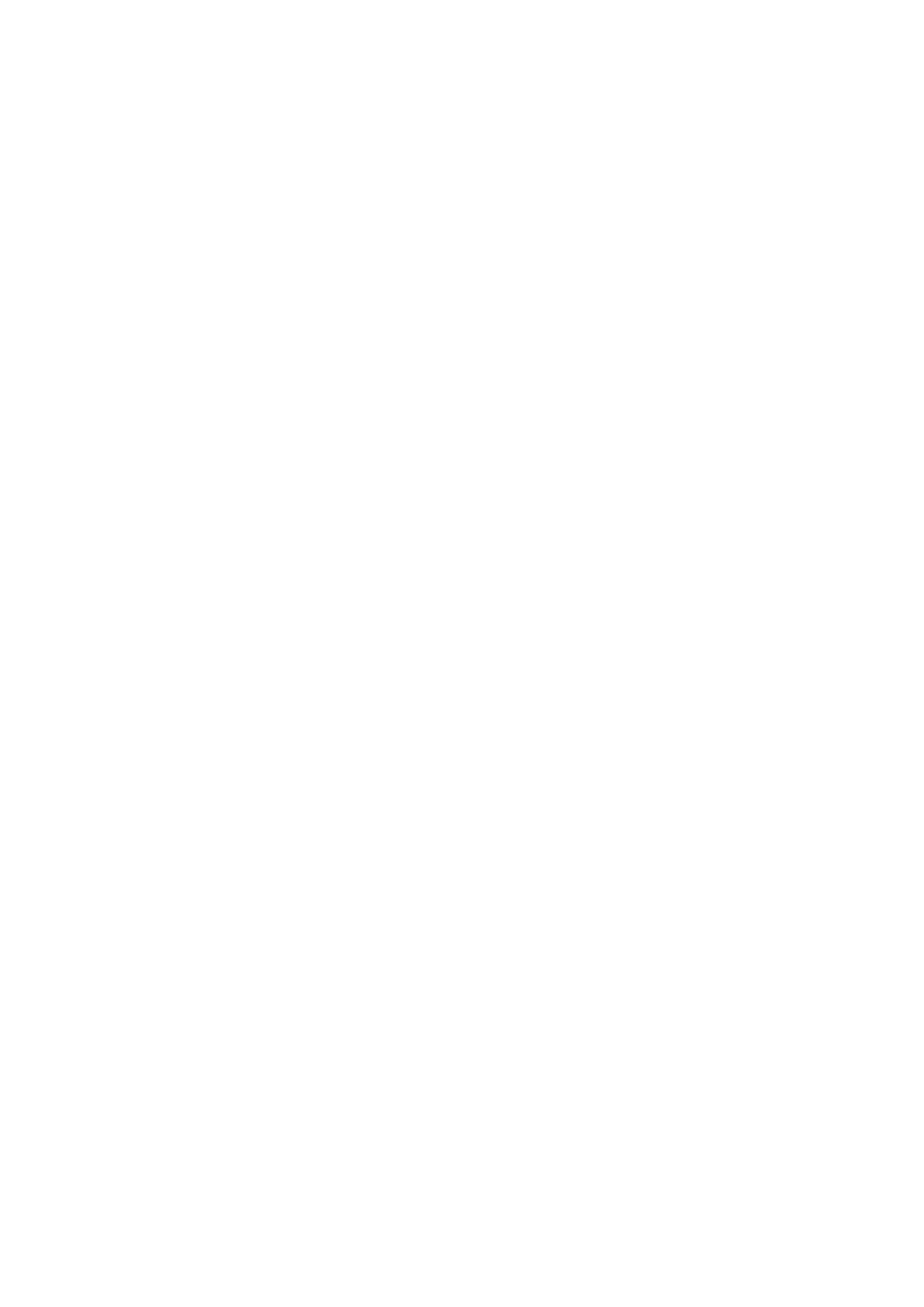### <span id="page-5-0"></span>**I. GENERAL PROVISIONS**

### <span id="page-5-1"></span>**Abbreviated Expressions**

#### <span id="page-5-2"></span>*Article 1*

In these Rules:

"Arbitration Agreement" means an agreement by the parties to submit to arbitration all or certain disputes that have arisen or that may arise between them; an Arbitration Agreement may be in the form of an arbitration clause in a contract or in the form of a separate contract;

"Claimant" means the party initiating an arbitration;

"Respondent" means the party against which the arbitration is initiated, as named in the Request for Arbitration;

"Tribunal" means the sole arbitrator;

"WIPO" means the World Intellectual Property Organization;

"Center" means the WIPO Arbitration and Mediation Center.

Words used in the singular include the plural and *vice versa*, as the context may require.

### <span id="page-5-3"></span>**Scope of Application of Rules**

#### <span id="page-5-4"></span>*Article 2*

Where an Arbitration Agreement provides for arbitration under the WIPO Expedited Arbitration Rules, these Rules shall be deemed to form part of that Arbitration Agreement and the dispute shall be settled in accordance with these Rules, as in effect on the date of the commencement of the arbitration, unless the parties have agreed otherwise.

#### <span id="page-5-5"></span>*Article 3*

- (a) These Rules shall govern the arbitration, except that, where any of these Rules is in conflict with a provision of the law applicable to the arbitration from which the parties cannot derogate, that provision shall prevail.
- (b) The law applicable to the arbitration shall be determined in accordance with Article 55(b).

### <span id="page-5-7"></span><span id="page-5-6"></span>**Notices and Periods of Time**

- (a) Any notice or other communication that may or is required to be given under these Rules shall be in writing and shall be delivered by email or other means of electronic communication that provide a ecord thereof, unless a party decides to use also expedited postal or courier service.
- (b) A party's last known residence or place of business shall be a valid address for the purpose of any notice or other communication in the absence of any notification of a change by that party. Communications may in any event be addressed to a party in the manner stipulated or, failing such a stipulation,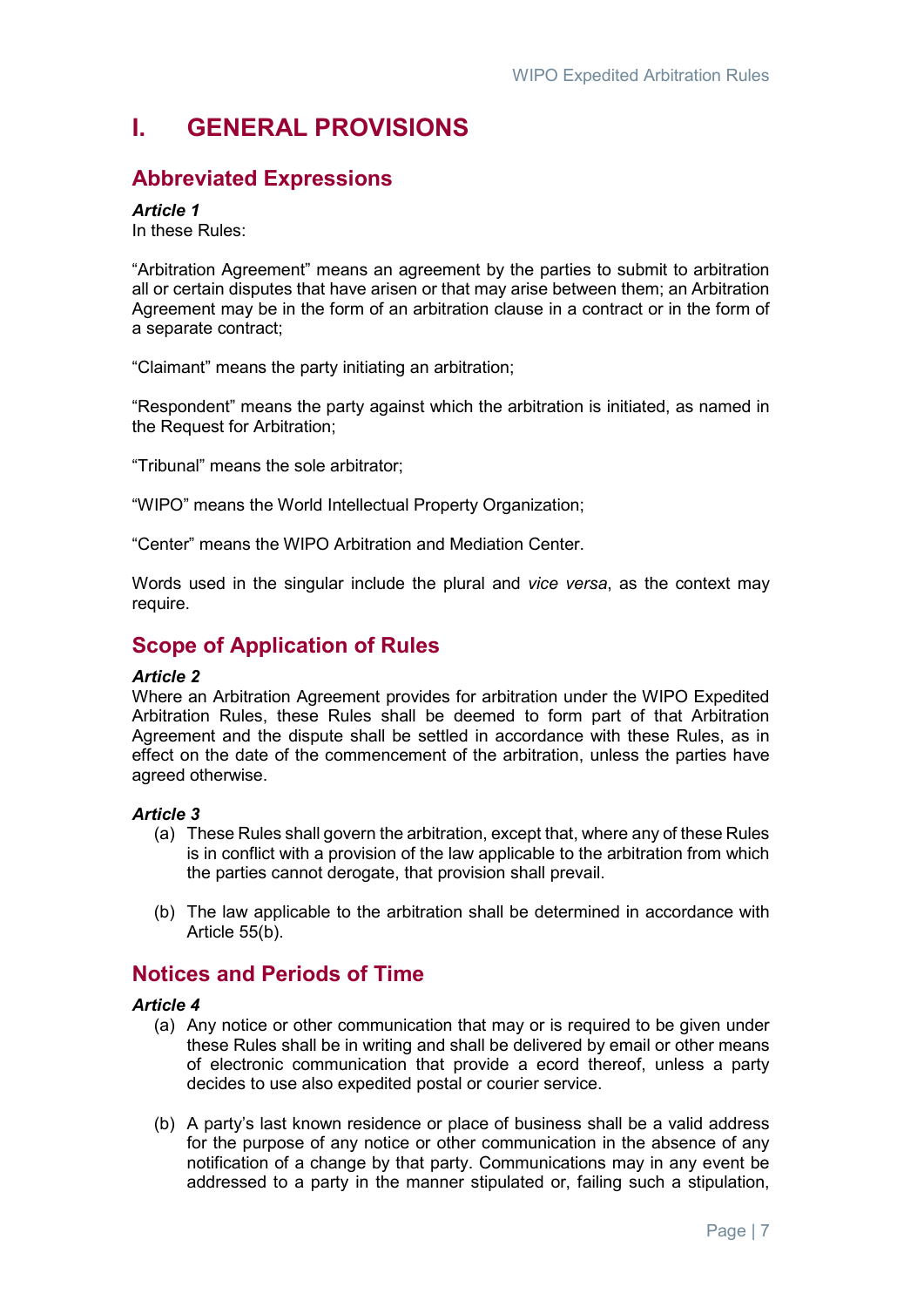according to the practice followed in the course of the dealings between the parties.

- (c) For the purpose of determining the date of commencement of a time limit, a notice or other communication shall be deemed to have been received on the day it is delivered in accordance with paragraphs (a) and (b) of this Article.
- (d) For the purpose of determining compliance with a time limit, a notice or other communication shall be deemed to have been sent, made or transmitted if it is dispatched, in accordance with paragraphs (a) and (b) of this Article, prior to or on the day of the expiration of the time limit.
- (e) For the purpose of calculating a period of time under these Rules, such period shall begin to run on the day following the day when a notice or other communication is received. If the last day of such period is an official holiday or a non-business day at the residence or place of business of the addressee, the period is extended until the first business day that follows. Official holidays or non-business days occurring during the running of the period of time are included in calculating the period.
- (f) The parties may agree to reduce or extend the periods of time referred to in Articles 11, 14(b)(iii), 37(a), 49(b) and 51(a).
- (g) The Center may, at the request of a party or on its own motion, extend the periods of time referred to in Articles 11, 14(b)(iii), 37(a), 49(b), 51(a), 62(e) and 64(e).
- (h) The Center may, in consultation with the parties, reduce the period of time referred to in Article 11.

### <span id="page-6-0"></span>**Documents Required to be Submitted to the Center**

- <span id="page-6-1"></span>(a) Until the notification by the Center of the establishment of the Tribunal, any written statement, notice or other communication required or allowed under these Rules shall be submitted by a party to the Center and a copy thereof shall at the same time be transmitted by that party to the other party.
- (b) Where a party decides to use expedited postal or courier service for the transmission of any written statement, notice or other communication so sent to the Center, it shall send it in a number of copies equal to the number required to provide one copy for the Tribunal and one to the Center
- (c) After the notification by the Center of the establishment of the Tribunal, any written statements, notices or other communications shall be submitted by a party directly to the Tribunal and a copy thereof shall at the same time be supplied by that party to the other party.
- (d) The Tribunal shall send to the Center a copy of each order or other decision that it makes.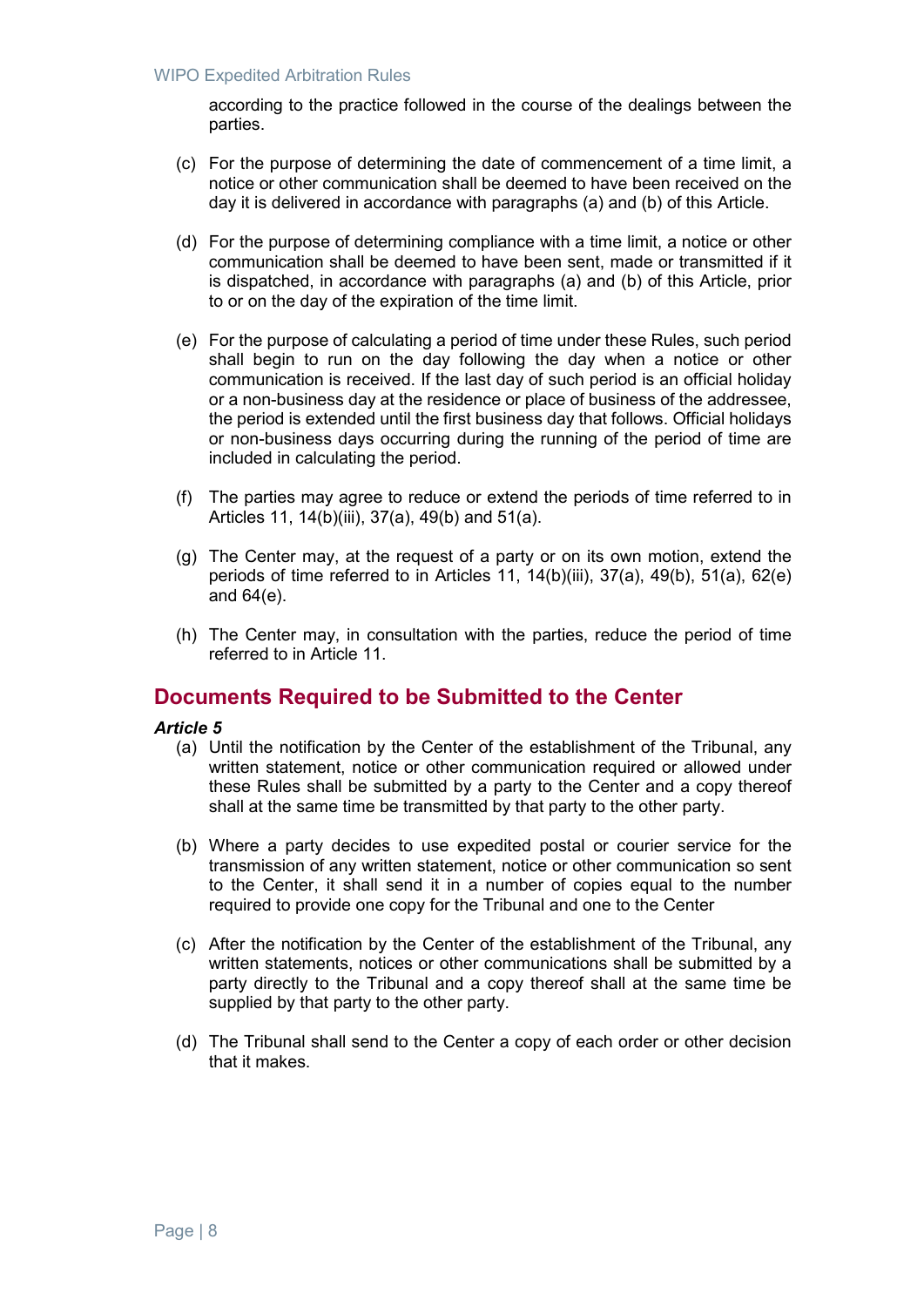### <span id="page-7-0"></span>**II. COMMENCEMENT OF THE ARBITRATION**

### <span id="page-7-1"></span>**Request for Arbitration**

#### <span id="page-7-2"></span>*Article 6*

The Claimant shall transmit the Request for Arbitration to the Center and to the Respondent.

#### <span id="page-7-3"></span>*Article 7*

The date of commencement of the arbitration shall be the date on which the Request for Arbitration, together with the Statement of Claim as required by Article 10, is received by the Center.

#### <span id="page-7-4"></span>*Article 8*

The Center shall inform the Claimant and the Respondent of the receipt by it of the Request for Arbitration and Statement of Claim and of the date of the commencement of the arbitration.

#### <span id="page-7-5"></span>*Article 9*

The Request for Arbitration shall contain:

- (i) a demand that the dispute be referred to arbitration under the WIPO Expedited Arbitration Rules;
- (ii) the names, addresses and telephone, e-mail or other communication references of the parties and of the representative of the Claimant;
- (iii) a copy of the Arbitration Agreement and, if applicable, any separate choice-oflaw clause;
- (iv) any observations that the Claimant considers useful in connection with Articles 14 and 15; and
- (v) if applicable, the identity of any third party funder. If a funding agreement is concluded at a later stage of the proceedings, the identity of the third party funder shall be disclosed promptly to the parties, the Center, and the Tribunal.

#### <span id="page-7-6"></span>*Article 10*

The Request for Arbitration shall be accompanied by the Statement of Claim in conformity with Article 35(a) and (b).

### <span id="page-7-8"></span><span id="page-7-7"></span>**Answer to the Request and Statement of Defense**

- (a) Within 20 days from the date on which the Respondent receives the Request for Arbitration and Statement of Claim from the Claimant, the Respondent shall address to the Center and to the Claimant an Answer to the Request which shall contain comments on any of the items in the Request for Arbitration.
- (b) The Answer to the Request shall contain, if applicable, the identity of any third party funder. If a funding agreement is concluded at a later stage of the proceedings, the identity of the third party funder shall be disclosed promptly to the parties, the Center, and the Tribunal.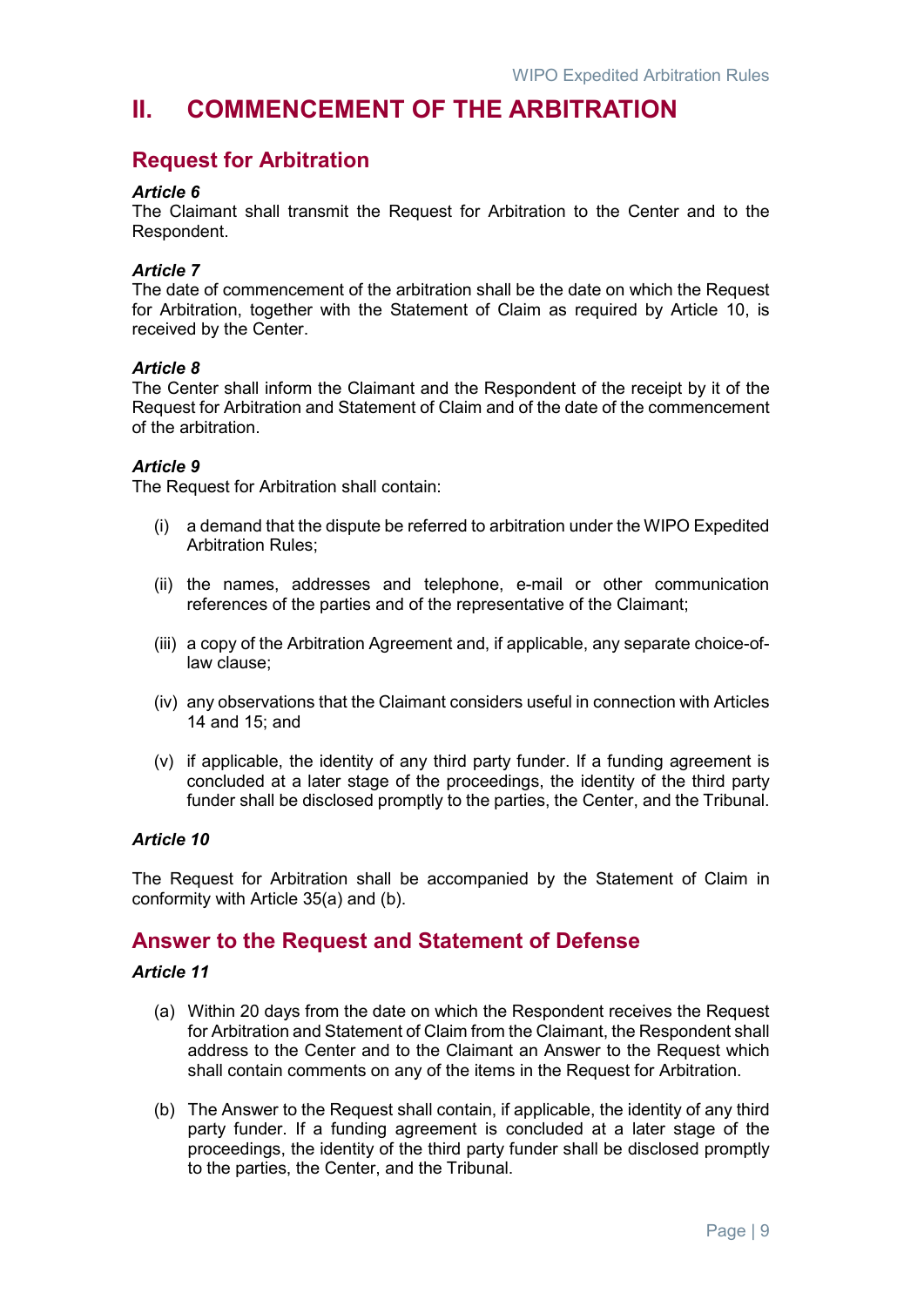#### <span id="page-8-0"></span>*Article 12*

The Answer to the Request shall be accompanied by the Statement of Defense in conformity with Article 36(a) and (b).

### <span id="page-8-1"></span>**Representation**

#### <span id="page-8-2"></span>*Article 13*

- (a) The parties may be represented by persons of their choice, irrespective of, in particular, nationality or professional qualification. The names, addresses and telephone, e-mail or other communication references of representatives shall be communicated to the Center, the other party and, after its establishment, the Tribunal.
- (b) Each party shall ensure that its representatives have sufficient time available to enable the arbitration to proceed expeditiously.
- (c) The parties may also be assisted by persons of their choice.

### <span id="page-8-3"></span>**III. COMPOSITION AND ESTABLISHMENT OF THE TRIBUNAL**

### <span id="page-8-5"></span><span id="page-8-4"></span>**Number and Appointment of Arbitrators**

- (a) The Tribunal shall consist of a sole arbitrator who shall be nominated by the parties, subject to confirmation of the appointment by the Center in accordance with Articles 17 and 18. The appointment shall be effective upon the Center's notification to the parties.
- (b) If the nomination of the arbitrator is not made within 15 days after the commencement of the arbitration, the appointment shall take place in accordance with the following procedure:
	- (i) The Center shall send to each party an identical list of candidates. The list shall normally comprise the names of at least three candidates in alphabetical order. The list shall include or be accompanied by a statement of each candidate's qualifications. If the parties have agreed on any particular qualifications, the list shall contain the names of candidates that satisfy those qualifications.
	- (ii) Each party shall have the right to delete the name of any candidate or candidates to whose appointment it objects and shall number any remaining candidates in order of preference.
	- (iii) Each party shall return the marked list to the Center within seven days after the date on which the list is received by it. Any party failing to return a marked list within that period of time shall be deemed to have assented to all candidates appearing on the list.
	- (iv) As soon as possible after receipt by it of the lists from the parties, or failing this, after the expiration of the period of time specified in the previous subparagraph, the Center shall, taking into account the preferences and objections expressed by the parties, appoint a person from the list as arbitrator.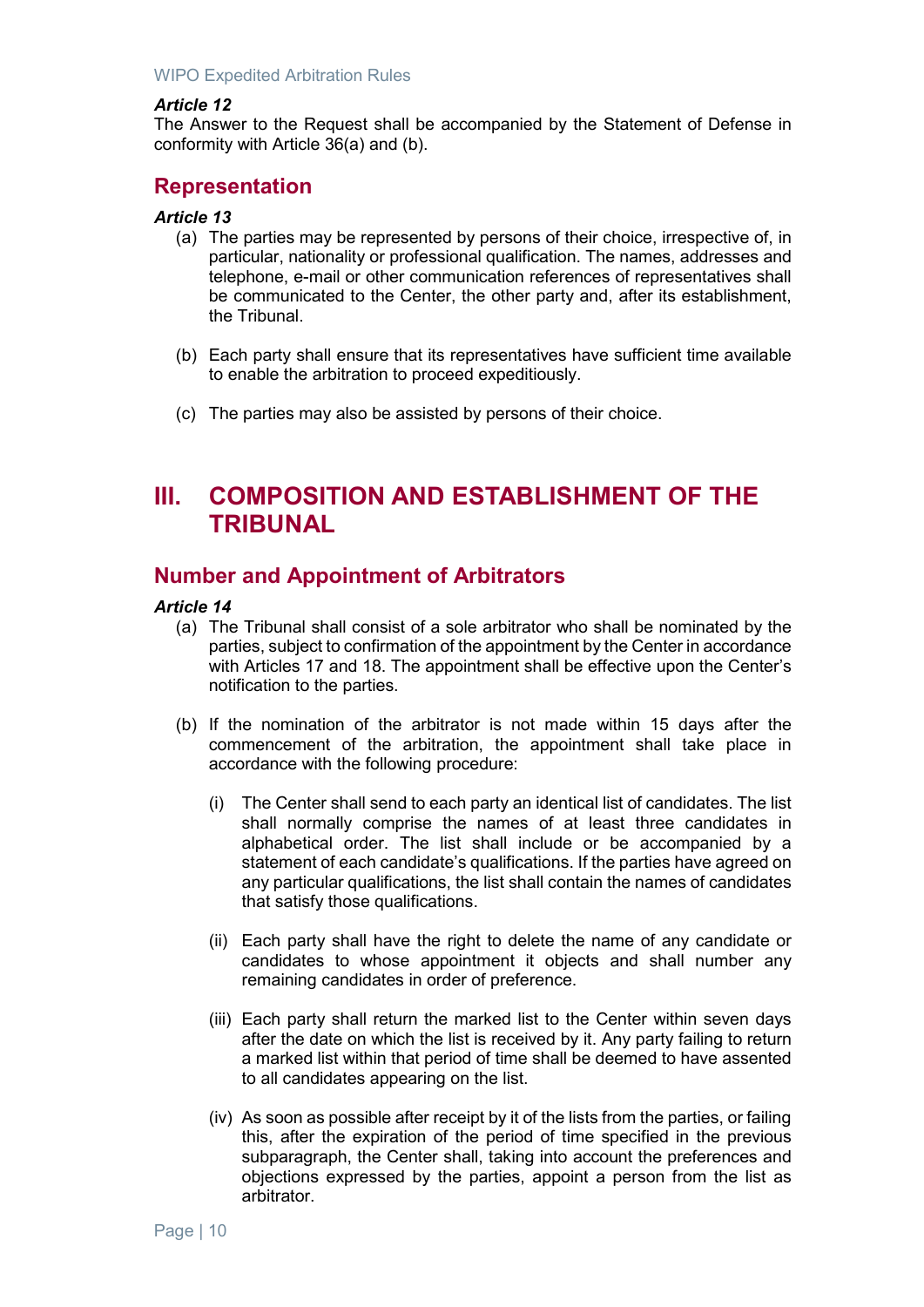- (v) If the lists which have been returned do not show a person who is acceptable as arbitrator to both parties, the Center shall be authorized to appoint the arbitrator. The Center shall similarly be authorized to do so if a person is not able or does not wish to accept the Center's invitation to be the arbitrator, or if there appear to be other reasons precluding that person from being the arbitrator, and there does not remain on the lists a person who is acceptable as arbitrator to both parties.
- (c) Notwithstanding the procedure provided in paragraph (b), the Center shall be authorized to appoint the arbitrator otherwise if it determines in its discretion that the procedure described in that paragraph is not appropriate for the case.

### <span id="page-9-0"></span>**Nationality of Arbitrator**

#### <span id="page-9-1"></span>*Article 15*

- (a) An agreement of the parties concerning the nationality of the arbitrator shall be respected.
- (b) If the parties have not agreed on the nationality of the arbitrator, the arbitrator shall, in the absence of special circumstances, such as the need to appoint a person having particular qualifications, be a national of a country other than the countries of the parties.

### <span id="page-9-2"></span>**Communication Between Parties and Candidates for Appointment as Arbitrator**

#### <span id="page-9-3"></span>*Article 16*

No party or anyone acting on its behalf shall have any *ex parte* communication with any candidate for appointment as arbitrator except to discuss the candidate's qualifications, availability or independence in relation to the parties.

### <span id="page-9-4"></span>**Impartiality and Independence**

#### <span id="page-9-5"></span>*Article 17*

- (a) The arbitrator shall be impartial and independent.
- (b) The prospective arbitrator shall, before accepting appointment, disclose to the parties and the Center any circumstances that might give rise to justifiable doubt as to the arbitrator's impartiality or independence, or confirm in writing that no such circumstances exist.
- (c) If, at any stage during the arbitration, new circumstances arise that might give rise to justifiable doubt as to the arbitrator's impartiality or independence, the arbitrator shall promptly disclose such circumstances to the parties and the Center.

### <span id="page-9-7"></span><span id="page-9-6"></span>**Availability, Acceptance and Notification**

- (a) The arbitrator shall, by accepting appointment, be deemed to have undertaken to make available sufficient time to enable the arbitration to be conducted and completed expeditiously.
- (b) The prospective arbitrator shall accept appointment in writing and shall communicate such acceptance to the Center.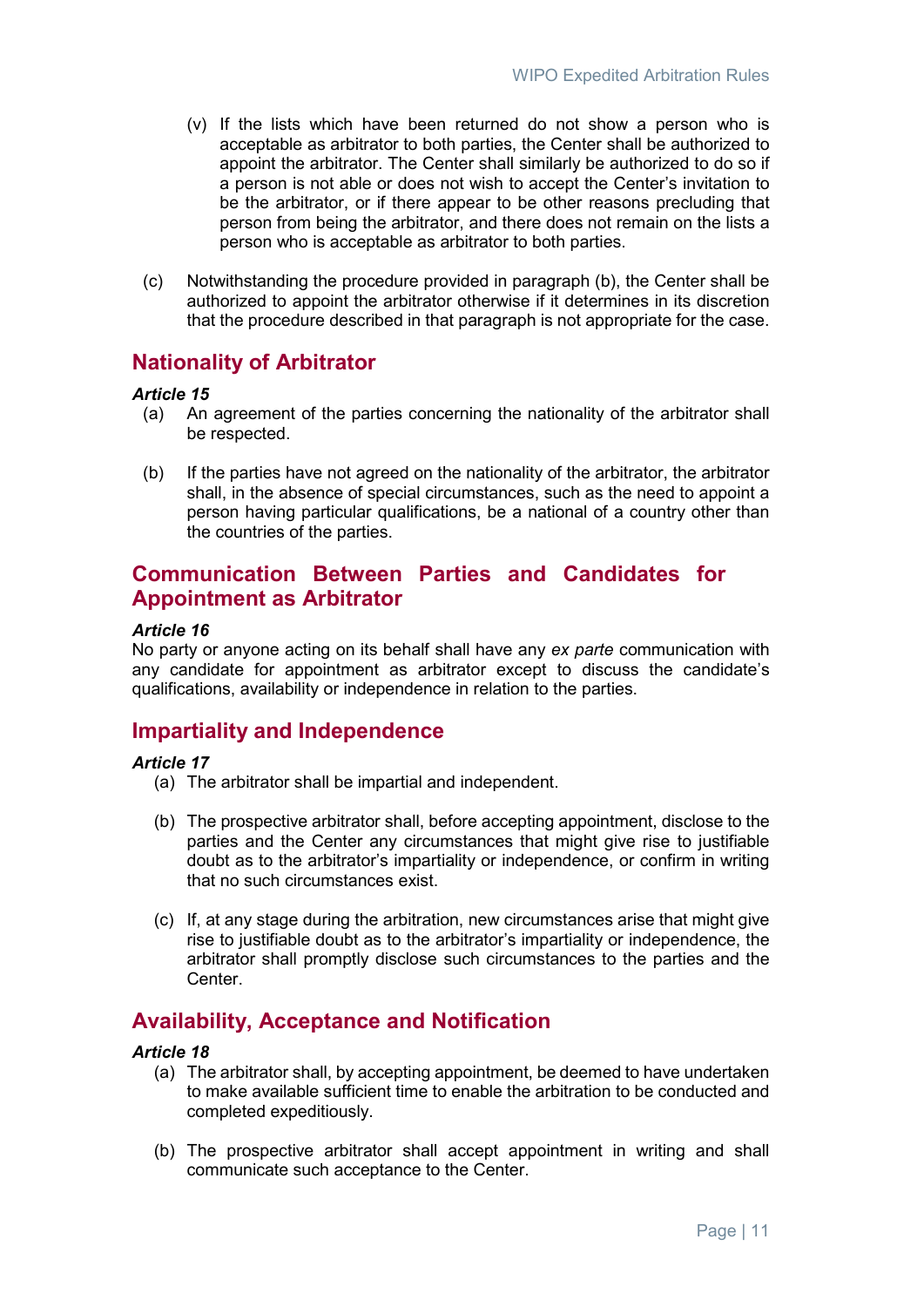(c) The Center shall notify the parties of the establishment of the Tribunal.

### <span id="page-10-0"></span>**Challenge of Arbitrator**

#### <span id="page-10-1"></span>*Article 19*

- (a) The arbitrator may be challenged by a party if circumstances exist that give rise to justifiable doubt as to the arbitrator's impartiality or independence.
- (b) A party may challenge an arbitrator in whose nomination it concurred, only for reasons of which it becomes aware after the nomination has been made.

#### <span id="page-10-2"></span>*Article 20*

A party challenging the arbitrator shall send notice to the Center, the Tribunal and the other party, stating the reasons for the challenge, within seven days after being notified of the arbitrator's appointment pursuant to Article 18(c) or after becoming aware of the circumstances that it considers give rise to justifiable doubt as to the arbitrator's impartiality or independence.

#### <span id="page-10-3"></span>*Article 21*

When the arbitrator has been challenged by a party, the other party shall have the right to respond to the challenge and shall, if it exercises this right, send, within seven days after receipt of the notice referred to in Article 20, a copy of its response to the Center, the party making the challenge and the arbitrator.

#### <span id="page-10-4"></span>*Article 22*

The Tribunal may, in its discretion, suspend or continue the arbitral proceedings during the pendency of the challenge.

#### <span id="page-10-5"></span>*Article 23*

The other party may agree to the challenge or the arbitrator may voluntarily withdraw. In either case, the arbitrator shall be replaced without any implication that the grounds for the challenge are valid.

#### <span id="page-10-6"></span>*Article 24*

If the other party does not agree to the challenge and the arbitrator does not withdraw, the decision on the challenge shall be made by the Center in accordance with its internal procedures. Such a decision is of an administrative nature and shall be final. The Center shall not be required to state reasons for its decision.

### <span id="page-10-7"></span>**Release from Appointment**

#### <span id="page-10-8"></span>*Article 25*

At the arbitrator's own request, the arbitrator may be released from appointment as arbitrator either with the consent of the parties or by the Center.

#### <span id="page-10-9"></span>*Article 26*

Irrespective of any request by the arbitrator, the parties may jointly release the arbitrator from appointment as arbitrator. The parties shall promptly notify the Center of such release.

#### <span id="page-10-10"></span>*Article 27*

At the request of a party or on its own motion, the Center may release the arbitrator from appointment as arbitrator if the arbitrator has become *de jure* or *de facto* unable to fulfill, or fails to fulfill, the duties of an arbitrator. In such a case, the parties shall be offered the opportunity to express their views thereon and the provisions of Articles 21 to 24 shall apply *mutatis mutandis*.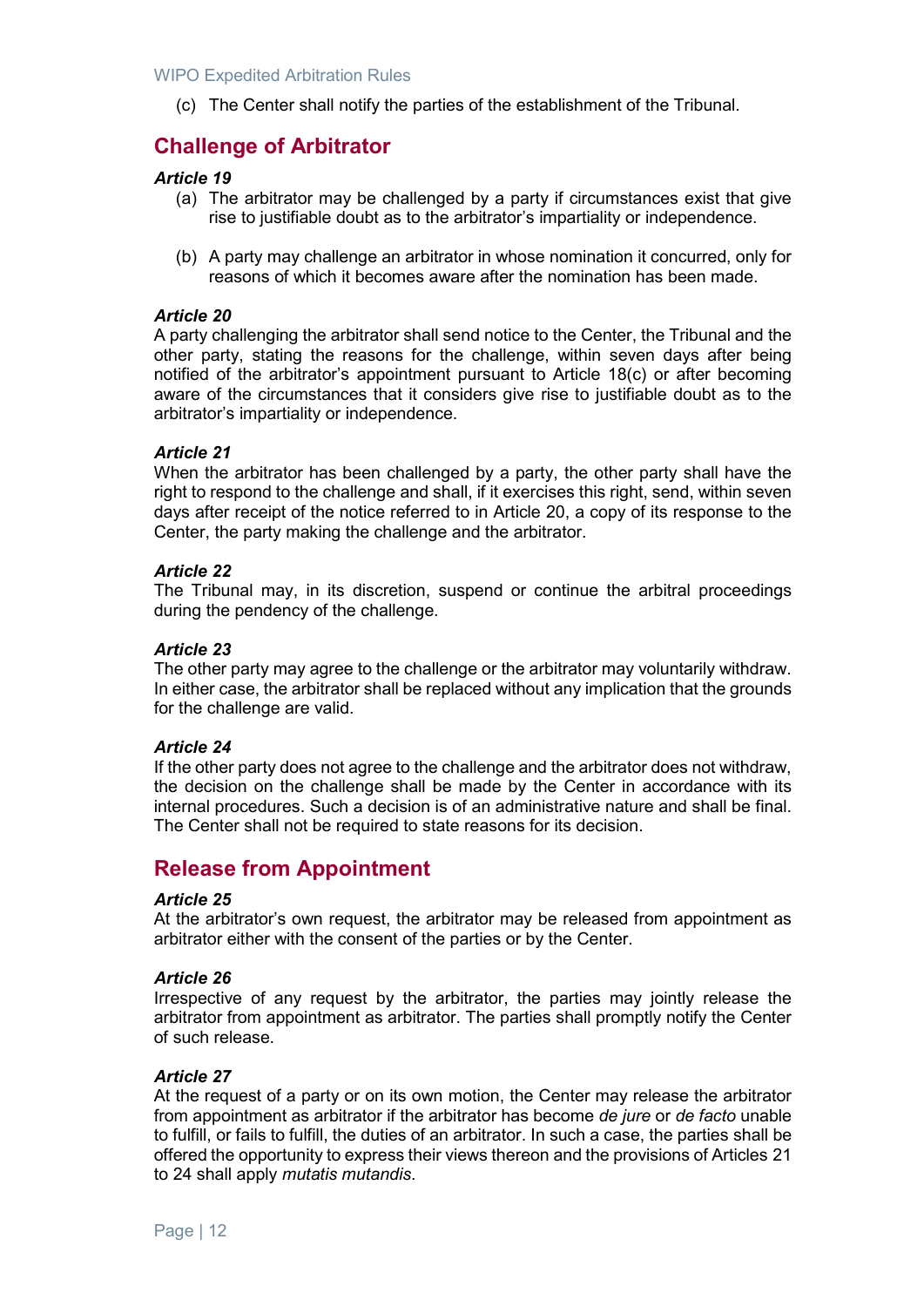### <span id="page-11-0"></span>**Replacement of Arbitrator**

#### <span id="page-11-1"></span>*Article 28*

- (a) Whenever necessary, a substitute arbitrator shall be appointed pursuant to the procedure provided for in Article 14 that was applicable to the appointment of the arbitrator being replaced.
- (b) Pending the replacement, the arbitral proceedings shall be suspended, unless otherwise agreed by the parties.

#### <span id="page-11-2"></span>*Article 29*

Whenever a substitute arbitrator is appointed, the Tribunal shall, having regard to any observations of the parties, determine in its sole discretion whether all or part of any prior hearings are to be repeated.

### <span id="page-11-3"></span>**Pleas as to the Jurisdiction of the Tribunal**

#### <span id="page-11-4"></span>*Article 30*

- (a) The Tribunal shall have the power to hear and determine objections to its own jurisdiction, including any objections with respect to form, existence, validity or scope of the Arbitration Agreement examined pursuant to Article 55(c).
- (b) The Tribunal shall have the power to determine the existence or validity of any contract of which the Arbitration Agreement forms part or to which it relates.
- (c) A plea that the Tribunal does not have jurisdiction shall be raised not later than in the Statement of Defense or, with respect to a counter-claim or a set-off, the Statement of Defense thereto, failing which any such plea shall be barred in the subsequent arbitral proceedings or before any court. A plea that the Tribunal is exceeding the scope of its authority shall be raised as soon as the matter alleged to be beyond the scope of its authority is raised during the arbitral proceedings. The Tribunal may, in either case, admit a later plea if it considers the delay justified.
- (d) The Tribunal may rule on a plea referred to in paragraph (c) as a preliminary question or, in its sole discretion, decide on such a plea in the final award.
- (e) A plea that the Tribunal lacks jurisdiction shall not preclude the Center from administering the arbitration.

### <span id="page-11-5"></span>**IV. CONDUCT OF THE ARBITRATION**

### <span id="page-11-7"></span><span id="page-11-6"></span>**General Powers of the Tribunal**

- (a) Subject to Article 3, the Tribunal may conduct the arbitration in such manner as it considers appropriate.
- (b) In all cases, the Tribunal shall ensure that the parties are treated with equality and that each party is given a fair opportunity to present its case.
- (c) The Tribunal shall ensure that the arbitral procedure takes place with due expedition. It may, at the request of a party or on its own motion, extend in exceptional cases a period of time fixed by these Rules, by itself or agreed to by the parties.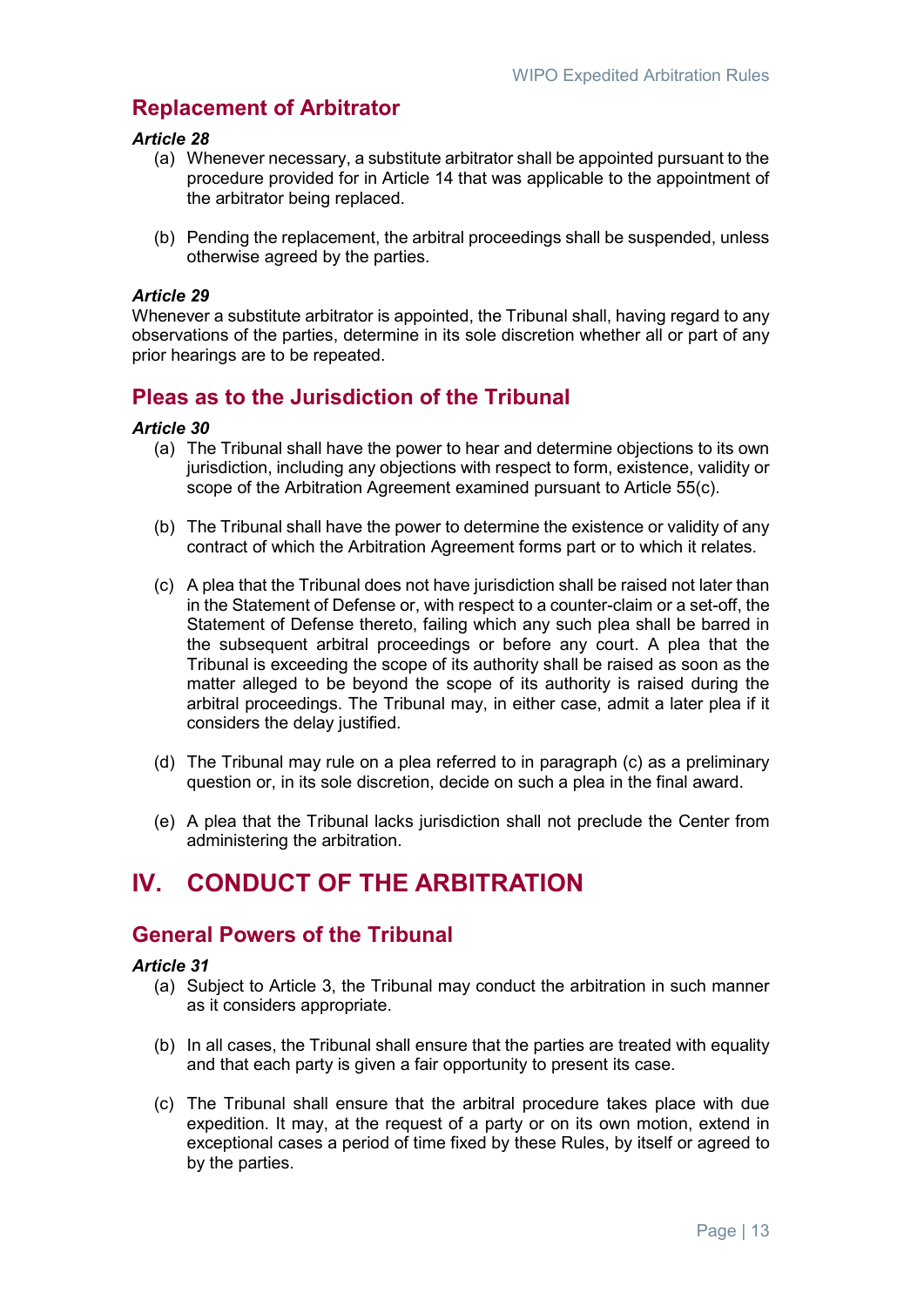### <span id="page-12-0"></span>**Place of Arbitration**

#### <span id="page-12-1"></span>*Article 32*

- (a) Unless otherwise agreed by the parties, the place of arbitration shall be decided by the Center, taking into consideration any observations of the parties and the circumstances of the arbitration.
- (b) The Tribunal may, after consultation with the parties, conduct hearings at any place that it considers appropriate. It may deliberate wherever it deems appropriate.
- (c) The award shall be deemed to have been made at the place of arbitration.

### <span id="page-12-2"></span>**Language of Arbitration**

#### <span id="page-12-3"></span>*Article 33*

- (a) Unless otherwise agreed by the parties, the language of the arbitration shall be the language of the Arbitration Agreement, subject to the power of the Tribunal to determine otherwise, having regard to any observations of the parties and the circumstances of the arbitration.
- (b) The Tribunal may order that any documents submitted in languages other than the language of arbitration be accompanied by a translation in whole or in part into the language of arbitration.

### <span id="page-12-4"></span>**Preparatory Conference**

#### <span id="page-12-5"></span>*Article 34*

The Tribunal shall, in general within 15 days after its establishment, conduct a preparatory conference with the parties in any suitable format, including telephone, videoconference or online tools, for the purpose of organizing and scheduling the subsequent proceedings in a time and cost efficient manner.

### <span id="page-12-6"></span>**Statement of Claim**

#### <span id="page-12-7"></span>*Article 35*

- (a) The Statement of Claim shall contain a comprehensive statement of the facts and legal arguments supporting the claim, including a statement of the relief sought.
- (b) The Statement of Claim shall, to as large an extent as possible, be accompanied by the evidence upon which the Claimant relies, together with a schedule of such evidence. Where the evidence is especially voluminous, the Claimant may add a reference to further evidence it is prepared to submit.

### <span id="page-12-8"></span>**Statement of Defense**

- <span id="page-12-9"></span>(a) The Statement of Defense shall reply to the particulars of the Statement of Claim required pursuant to Article 35(a). The Statement of Defense shall be accompanied by the evidence upon which the Respondent relies, in the manner described in Article 35(b).
- (b) Any counter-claim or set-off by the Respondent shall be made or asserted in the Statement of Defense or, in exceptional circumstances, at a later stage in the arbitral proceedings if so determined by the Tribunal. Any such counterclaim or set-off shall contain the same particulars as those specified in Article 35(a) and (b).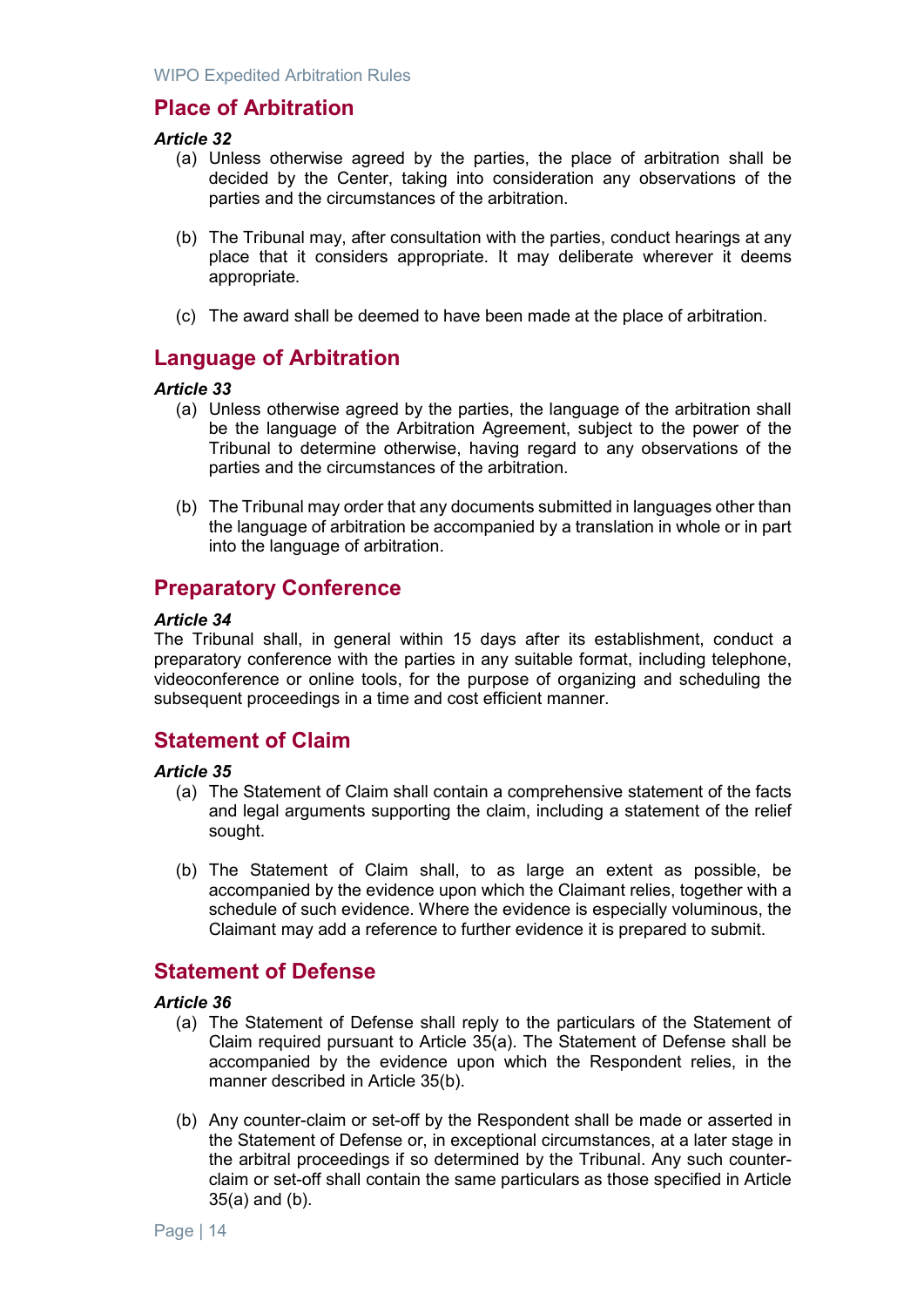### <span id="page-13-0"></span>**Further Written Statements**

#### <span id="page-13-1"></span>*Article 37*

- (a) In the event that a counter-claim or set-off has been made or asserted, the Claimant shall reply to the particulars thereof within 20 days from the date on which the Claimant receives such counter-claim or set-off. Article 36(a) shall apply mutatis mutandis to such reply.
- (b) The Tribunal may, in its discretion, allow or require further written statements.

### <span id="page-13-2"></span>**Amendments to Claims or Defense**

#### <span id="page-13-3"></span>*Article 38*

Subject to any contrary agreement by the parties, a party may amend or supplement its claim, counter-claim, defense or set-off during the course of the arbitral proceedings, unless the Tribunal considers it inappropriate to allow such amendment having regard to its nature or the delay in making it and to the provisions of Article 31(b) and (c).

### <span id="page-13-4"></span>**Communication Between Parties and Tribunal**

#### <span id="page-13-5"></span>*Article 39*

Except as otherwise provided in these Rules or permitted by the Tribunal, no party or anyone acting on its behalf may have any *ex parte* communication with the Tribunal with respect to any matter of substance relating to the arbitration, it being understood that nothing in this paragraph shall prohibit *ex parte* communications that concern matters of a purely organizational nature, such as the physical facilities, the use of online tools, place, date or time of the hearings.

### <span id="page-13-6"></span>**Joinder**

#### <span id="page-13-7"></span>*Article 40*

At the request of a party, the Tribunal may order the joinder of an additional party to the arbitration provided all parties, including the additional party, agree. Any such order shall take account of all relevant circumstances, including the stage reached in the arbitration. The request shall be addressed together with the Request for Arbitration or the Answer to the Request, as the case may be, or, if a party becomes aware at a later stage of circumstances that it considers relevant for a joinder, within 15 days after acquiring that knowledge.

### <span id="page-13-8"></span>**Consolidation**

#### <span id="page-13-9"></span>*Article 41*

Where an arbitration is commenced that concerns a subject matter substantially related to that in dispute in other arbitral proceedings pending under these Rules or involving the same parties, the Center may order, after consulting with all concerned parties and any Tribunal appointed in the pending proceedings, to consolidate the new arbitration with the pending proceedings, provided all parties and any appointed Tribunal agree. Such consolidation shall take into account all relevant circumstances, including the stage reached in the pending proceedings.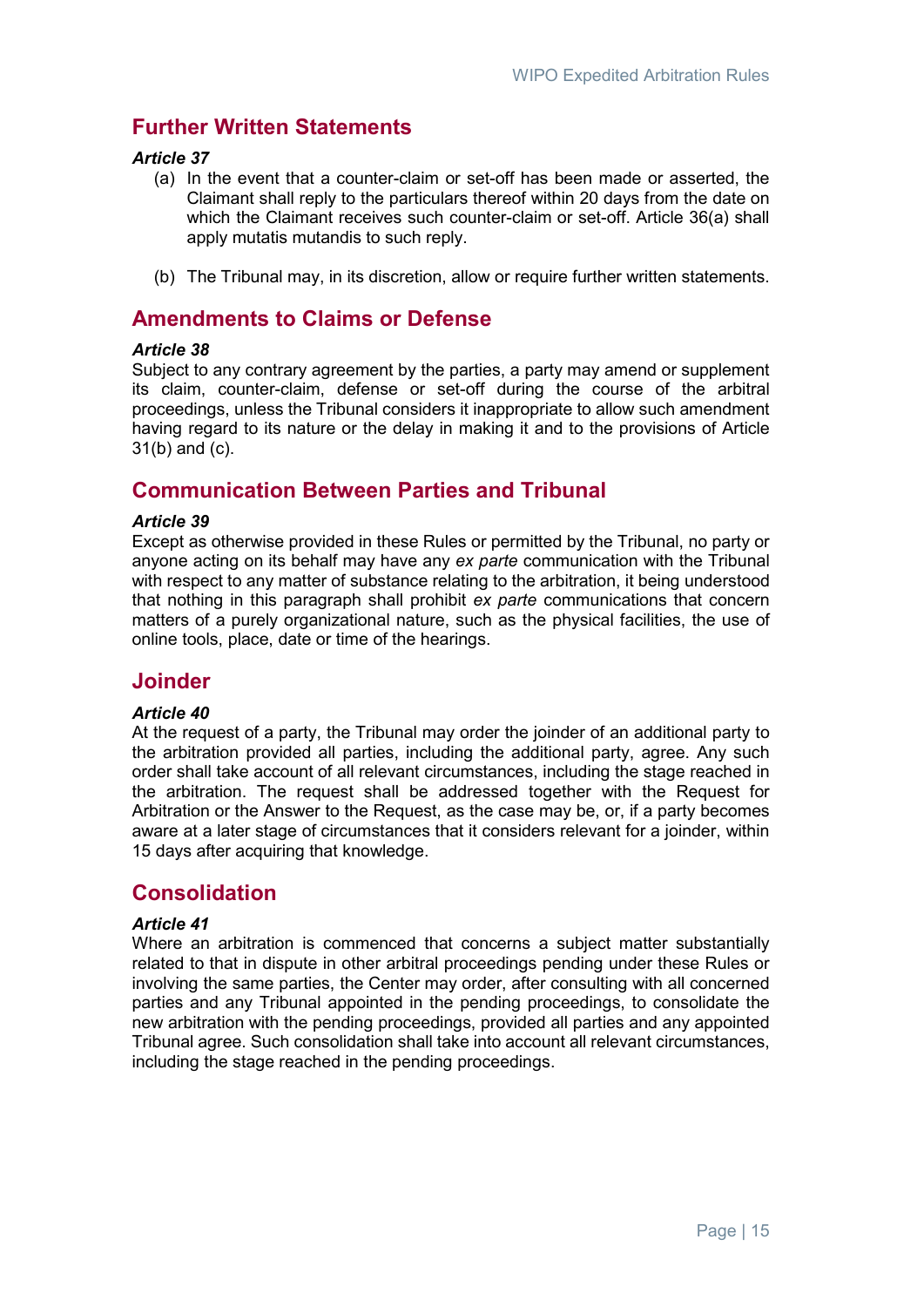### <span id="page-14-0"></span>**Interim Measures of Protection and Security for Claims and Costs**

#### <span id="page-14-1"></span>*Article 42*

- (a) At the request of a party, the Tribunal may issue any provisional orders or take other interim measures it deems necessary, including injunctions and measures for the conservation of goods which form part of the subject matter in dispute, such as an order for their deposit with a third person or for the sale of perishable goods. The Tribunal may make the granting of such measures subject to appropriate security being furnished by the requesting party.
- (b) At the request of a party, the Tribunal may order the other party to provide security, in a form to be determined by the Tribunal, for the claim or counterclaim, as well as for costs referred to in Article 66.
- (c) Measures and orders contemplated under this Article may take the form of an interim award.
- (d) A request addressed by a party to a judicial authority for interim measures or for security for the claim or counter-claim, or for the implementation of any such measures or orders granted by the Tribunal, shall not be deemed incompatible with the Arbitration Agreement, or deemed to be a waiver of that Agreement.

### <span id="page-14-3"></span><span id="page-14-2"></span>**Emergency Relief Proceedings**

- (a) Unless otherwise agreed by the parties, the provisions of this Article shall apply to arbitrations conducted under Arbitration Agreements entered on or after June 1, 2014.
- (b) A party seeking urgent interim relief prior to the establishment of the Tribunal may submit a request for such emergency relief to the Center. The request for emergency relief shall include the particulars set out in Article 9(ii) to (iv), as well as a statement of the interim measures sought and the reasons why such relief is needed on an emergency basis. The Center shall inform the other party of the receipt of the request for emergency relief.
- (c) The date of commencement of the emergency relief proceedings shall be the date on which the request referred to in paragraph (b) is received by the Center.
- (d) The request for emergency relief shall be subject to proof of payment of the administration fee and of the initial deposit of the emergency arbitrator's fees in accordance with the [Schedule of Fees](#page-29-0) applicable on the date of commencement of the emergency relief proceedings.
- (e) Upon receipt of the request for emergency relief, the Center shall promptly, normally within two days, appoint a sole emergency arbitrator. Articles 17 to 24 shall apply *mutatis mutandis* whereby the periods of time referred to in Articles 20 and 21 shall be three days.
- (f) The emergency arbitrator shall have the powers vested in the Tribunal under Article 30(a) and (b), including the authority to determine its own jurisdiction. Article 30(e) shall apply *mutatis mutandis*.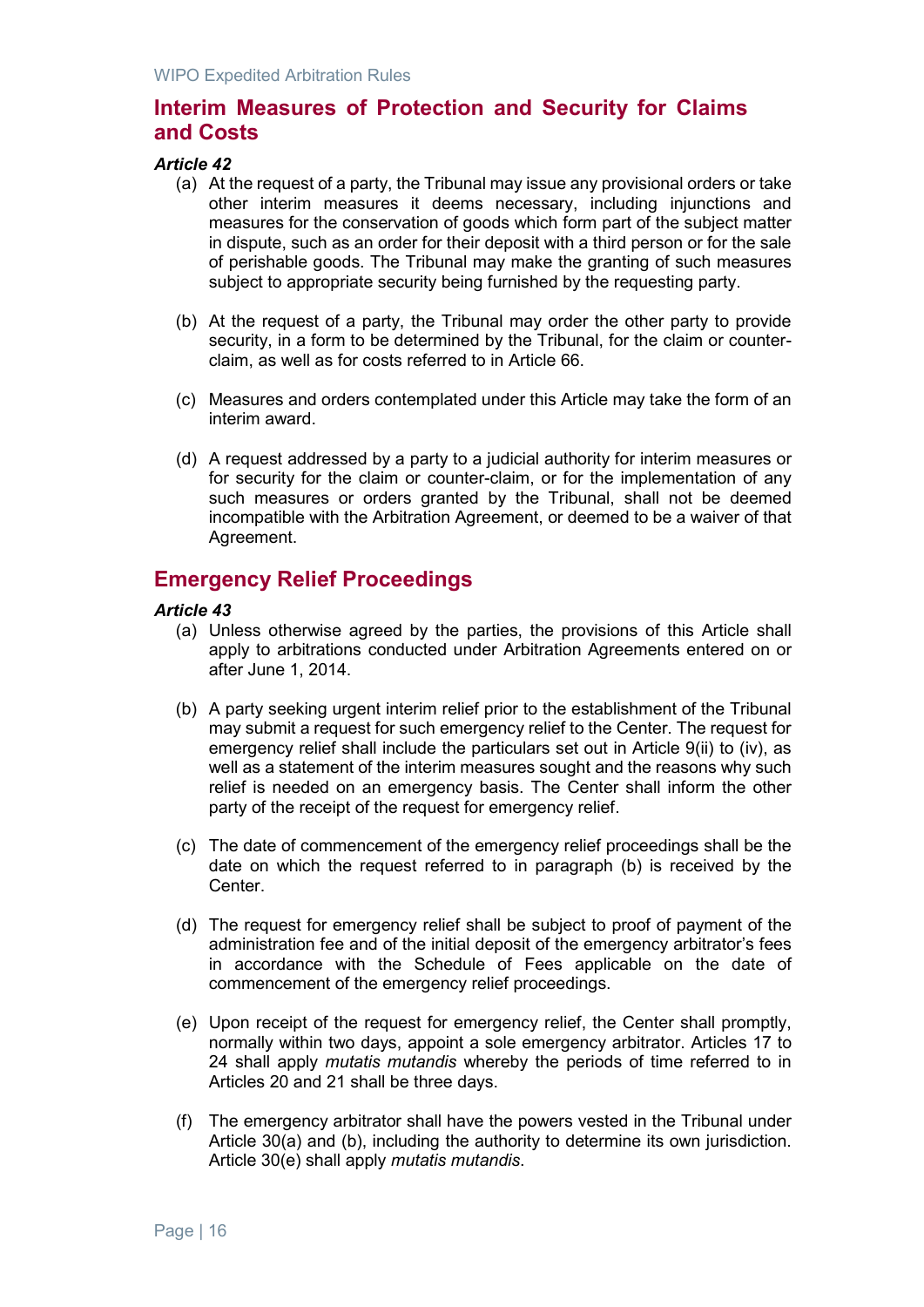- (g) The emergency arbitrator may conduct the proceedings in such manner as it considers appropriate, taking due account of the urgency of the request. The emergency arbitrator shall ensure that each party is given a fair opportunity to present its case. The emergency arbitrator may provide for proceedings by telephone, videoconference or online tools, or on written submissions as alternatives to a hearing.
- (h) If the parties have agreed upon the place of arbitration, that place shall be the place of the emergency relief proceedings. In the absence of such agreement, the place of the emergency relief proceedings shall be decided by the Center, taking into consideration any observations made by the parties and the circumstances of the emergency relief proceedings.
- (i) The emergency arbitrator may order any interim measure it deems necessary. The emergency arbitrator may make the granting of such orders subject to appropriate security being furnished by the requesting party. Article 42(c) and (d) shall apply *mutatis mutandis*. Upon request, the emergency arbitrator may modify or terminate the order.
- (j) The emergency arbitrator shall terminate emergency relief proceedings if arbitration is not commenced within 30 days from the date of commencement of the emergency relief proceedings.
- (k) The costs of the emergency relief proceedings shall be initially fixed and apportioned by the emergency arbitrator in consultation with the Center, in accordance with the [Schedule of Fees](#page-29-0) applicable on the date of commencement of the emergency relief proceedings, subject to the Tribunal's power to make a final determination of the apportionment of such costs under Article 65(c).
- (l) Unless otherwise agreed by the parties, the emergency arbitrator may not act as an arbitrator in any arbitration relating to the dispute.
- (m) The emergency arbitrator shall have no further powers to act once the Tribunal is established. Upon request by a party, the Tribunal may modify or terminate any measure ordered by the emergency arbitrator.

### <span id="page-15-0"></span>**Evidence**

#### <span id="page-15-1"></span>*Article 44*

- (a) The Tribunal shall determine the admissibility, relevance, materiality and weight of evidence.
- (b) At any time during the arbitration, the Tribunal may, at the request of a party or on its own motion, order a party to produce such documents or other evidence as it considers necessary or appropriate and may order a party to make available to the Tribunal or to an expert appointed by it or to the other party any property in its possession or control for inspection or testing.

### <span id="page-15-2"></span>**Experiments**

#### <span id="page-15-3"></span>*Article 45*

(a) A party may give notice to the Tribunal and to the other party at any reasonable time before a hearing that specified experiments have been conducted on which it intends to rely. The notice shall specify the purpose of the experiment, a summary of the experiment, the method employed, the results and the conclusion. The other party may by notice to the Tribunal request that any or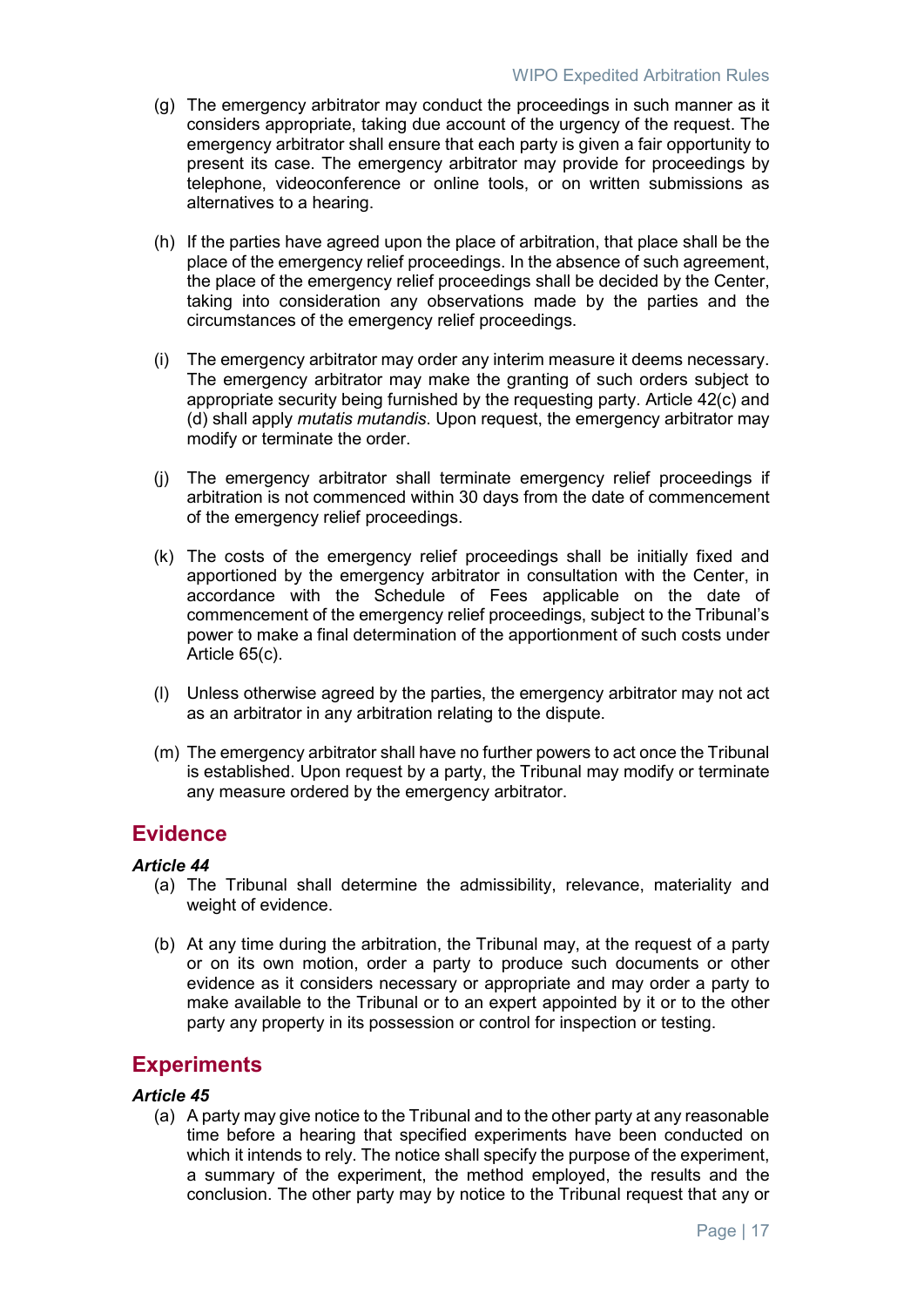all such experiments be repeated in its presence. If the Tribunal considers such request justified, it shall determine the timetable for the repetition of the experiments.

(b) For the purposes of this Article, "experiments" shall include tests or other processes of verification.

### <span id="page-16-0"></span>**Site Visits**

#### <span id="page-16-1"></span>*Article 46*

The Tribunal may, at the request of a party or on its own motion, inspect or require the inspection of any site, property, machinery, facility, production line, model, film, material, product or process as it deems appropriate. A party may request such an inspection at any reasonable time prior to any hearing, and the Tribunal, if it grants such a request, shall determine the timing and arrangements for the inspection.

### <span id="page-16-2"></span>**Agreed Primers and Models**

#### <span id="page-16-3"></span>*Article 47*

The Tribunal may, where the parties so agree, determine that they shall jointly provide:

- (i) a technical primer setting out the background of the scientific, technical or other specialized information necessary to understand fully the matters in issue; and
- (ii) models, drawings or other materials that the Tribunal or the parties require for reference purposes at any hearing.

### <span id="page-16-4"></span>**Disclosure of Trade Secrets and Other Confidential Information**

- <span id="page-16-5"></span>(a) For the purposes of this Article, confidential information shall mean any information, regardless of the medium in which it is expressed, which is:
	- (i) in the possession of a party;
	- (ii) not accessible to the public;
	- (iii) of commercial, financial or industrial significance; and
	- (iv) treated as confidential by the party possessing it.
- (b) A party invoking the confidentiality of any information it wishes or is required to submit in the arbitration, including to an expert appointed by the Tribunal, shall make an application to have the information classified as confidential by notice to the Tribunal, with a copy to the other party. Without disclosing the substance of the information, the party shall give in the notice the reasons for which it considers the information confidential.
- (c) The Tribunal shall determine whether the information is to be classified as confidential and of such a nature that the absence of special measures of protection in the proceedings would be likely to cause serious harm to the party invoking its confidentiality. If the Tribunal so determines, it shall decide under which conditions and to whom the confidential information may in part or in whole be disclosed and shall require any person to whom the confidential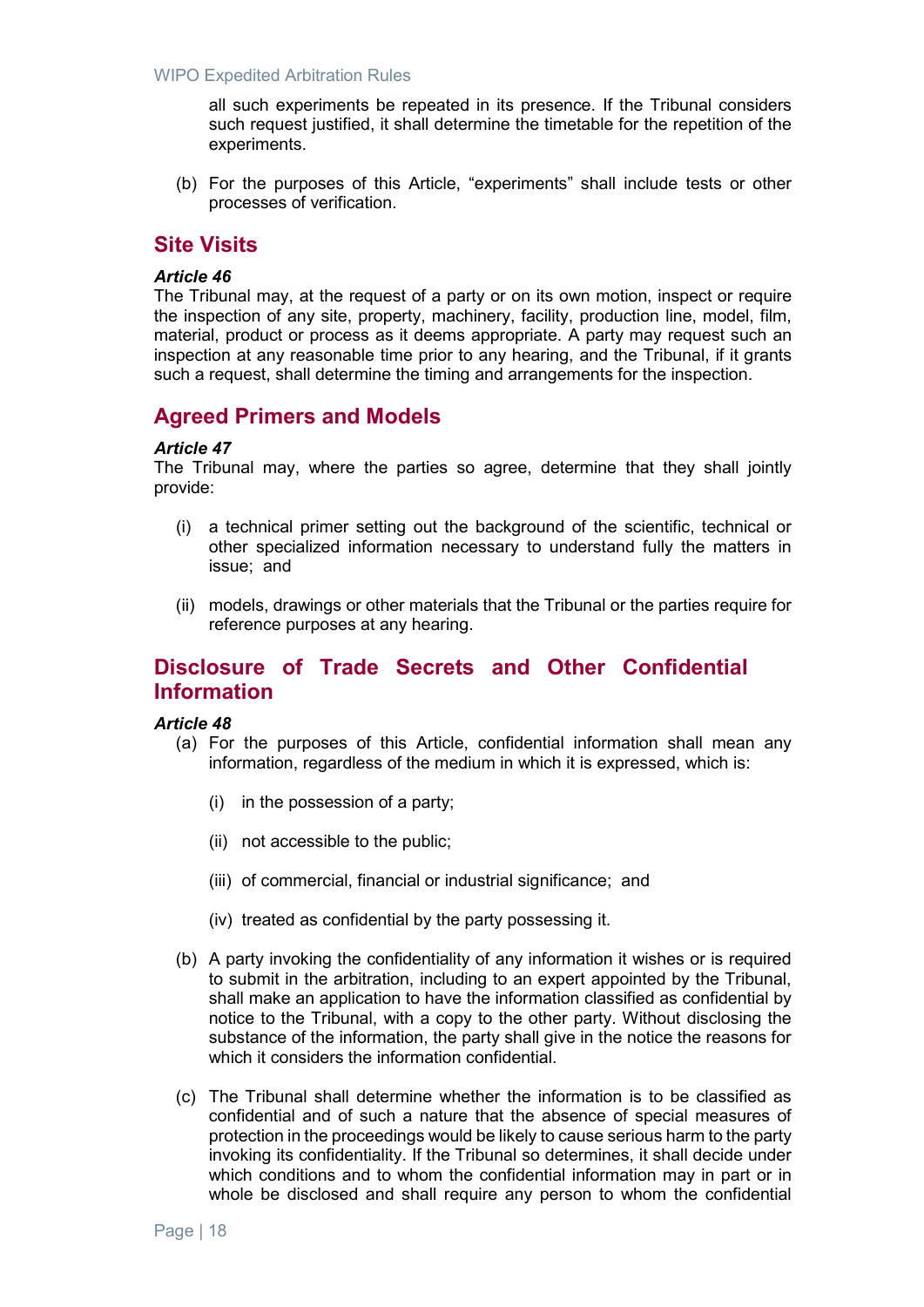information is to be disclosed to sign an appropriate confidentiality undertaking.

- (d) In exceptional circumstances, in lieu of itself determining whether the information is to be classified as confidential and of such nature that the absence of special measures of protection in the proceedings would be likely to cause serious harm to the party invoking its confidentiality, the Tribunal may, at the request of a party or on its own motion and after consultation with the parties, designate a confidentiality advisor who will determine whether the information is to be so classified, and, if so, decide under which conditions and to whom it may in part or in whole be disclosed. Any such confidentiality advisor shall be required to sign an appropriate confidentiality undertaking.
- (e) The Tribunal may also, at the request of a party or on its own motion, appoint the confidentiality advisor as an expert in accordance with Article 51 in order to report to it, on the basis of the confidential information, on specific issues designated by the Tribunal without disclosing the confidential information either to the party from whom the confidential information does not originate or to the Tribunal.

### <span id="page-17-0"></span>**Hearings**

#### <span id="page-17-1"></span>*Article 49*

- (a) If either party so requests, the Tribunal shall hold a hearing for the presentation of evidence by witnesses, including expert witnesses, or for oral argument or for both. In the absence of a request, the Tribunal shall decide whether to hold such a hearing or hearings. The Tribunal shall decide, after consultation with the parties, whether the hearing will be conducted by telephone, videoconference or using online tools, or in-person. If no hearings are held, the proceedings shall be conducted on the basis of documents and other materials alone.
- (b) If a hearing is held, it shall be convened within 30 days after the receipt by the Claimant of the Answer to the Request and the Statement of Defense. The Tribunal shall give the parties adequate advance notice of the date, time and place, and videoconference or online tools to be used, or place of the hearing. Except in exceptional circumstances, hearings may not exceed three days. Each party shall be expected to bring to the hearing such persons as necessary to adequately inform the Tribunal of the dispute.
- (c) Unless the parties agree otherwise, all hearings shall be in private.
- (d) The Tribunal shall determine whether and, if so, in what form a record shall be made of any hearing.
- (e) Within such short period of time after the hearing as is agreed by the parties or, in the absence of such agreement, determined by the Tribunal, each party may communicate to the Tribunal and to the other party a post-hearing brief.

### <span id="page-17-2"></span>**Witnesses**

#### <span id="page-17-3"></span>*Article 50*

(a) Before any hearing, the Tribunal may require either party to give notice of the identity of witnesses it wishes to call, whether witness of fact or expert witness, as well as of the subject matter of their testimony and its relevance to the issues.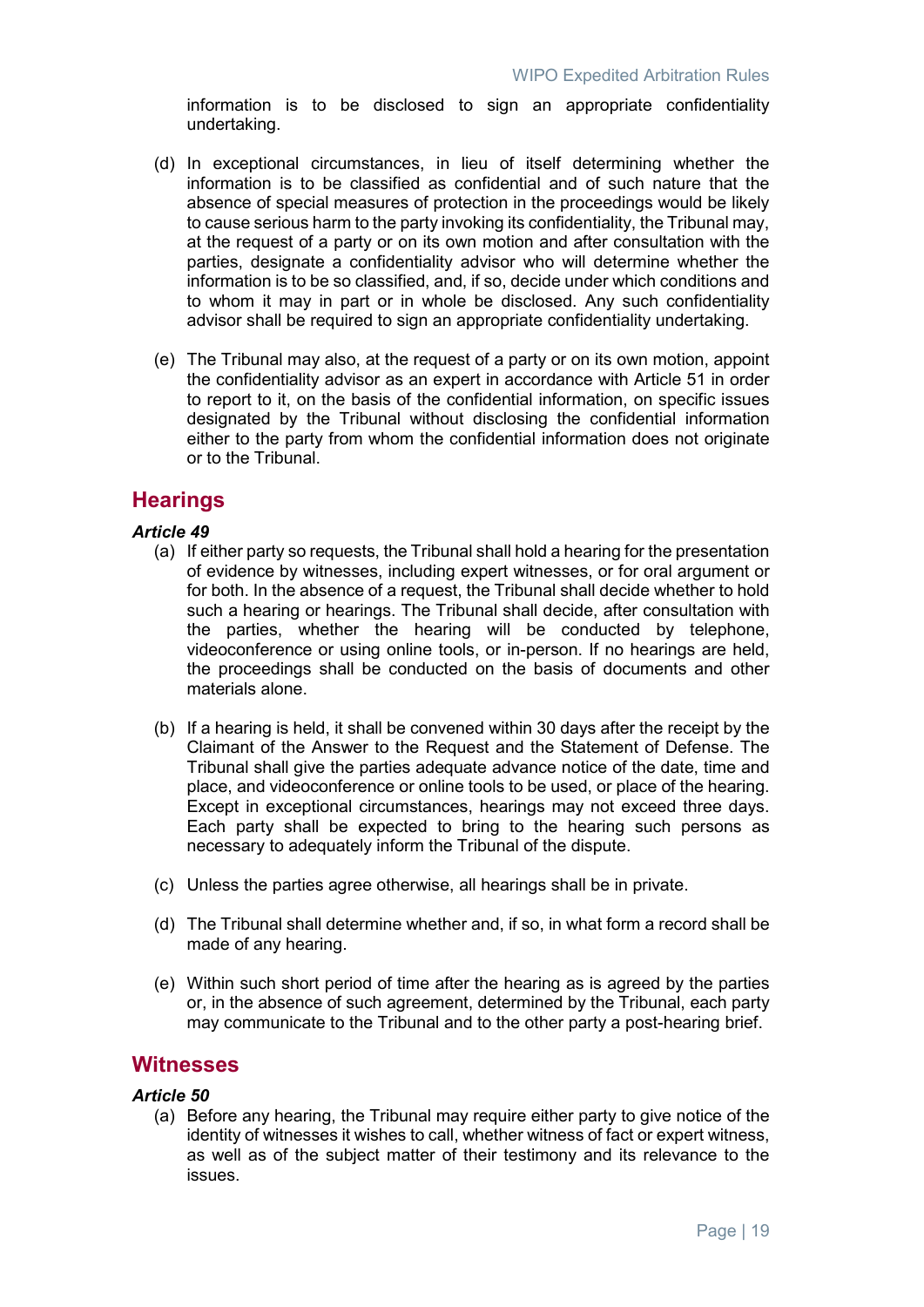- (b) The Tribunal has discretion, on the grounds of redundance and irrelevance, to limit or refuse the appearance of any witness.
- (c) Any witness who gives oral evidence may be questioned, under the control of the Tribunal, by each of the parties. The Tribunal may put questions at any stage of the examination of the witnesses.
- (d) The testimony of witnesses may, either at the choice of a party or as directed by the Tribunal, be submitted in written form, whether by way of signed statements, sworn affidavits or otherwise, in which case the Tribunal may make the admissibility of the testimony conditional upon the witnesses being made available for oral testimony.
- (e) A party shall be responsible for the practical arrangements, cost and availability of any witness it calls.
- (f) The Tribunal shall determine whether any witness shall retire during any part of the proceedings, particularly during the testimony of other witnesses.

### <span id="page-18-0"></span>**Experts Appointed by the Tribunal**

#### <span id="page-18-1"></span>*Article 51*

- (a) The Tribunal may, at the preparatory conference or at a later stage, and after consultation with the parties, appoint one or more independent experts to report to it on specific issues designated by the Tribunal. A copy of the expert's terms of reference, established by the Tribunal, having regard to any observations of the parties, shall be communicated to the parties. Any such expert shall be required to sign an appropriate confidentiality undertaking. The terms of reference shall include a requirement that the expert report to the Tribunal within 30 days of receipt of the terms of reference.
- (b) Subject to Article 48, upon receipt of the expert's report, the Tribunal shall communicate a copy of the report to the parties, which shall be given the opportunity to express, in writing, their opinion on the report. A party may, subject to Article 48, examine any document on which the expert has relied in such a report.
- (c) At the request of a party, the parties shall be given the opportunity to question the expert at a hearing. At this hearing, the parties may present expert witnesses to testify on the points at issue.
- (d) The opinion of any expert on the issue or issues submitted to the expert shall be subject to the Tribunal's power of assessment of those issues in the context of all the circumstances of the case, unless the parties have agreed that the expert's determination shall be conclusive in respect of any specific issue.

### <span id="page-18-3"></span><span id="page-18-2"></span>**Default**

- (a) If the Claimant, without showing good cause, fails to submit its Statement of Claim in accordance with Articles 10 and 35, the Center shall not be required to take any action under Article 8.
- (b) If the Respondent, without showing good cause, fails to submit its Statement of Defense in accordance with Articles 11, 12 and 36, the Tribunal may nevertheless proceed with the arbitration and make the award.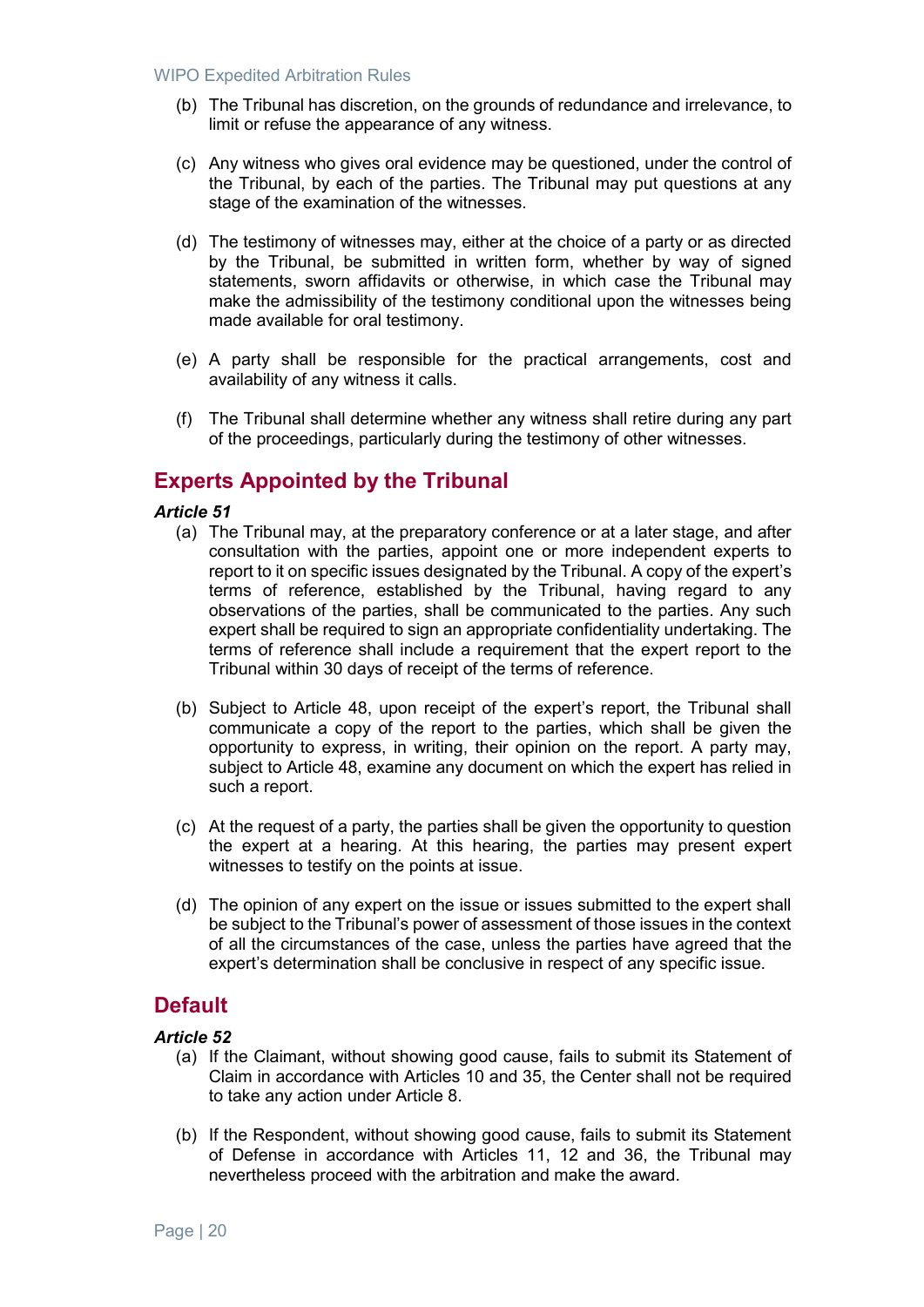- (c) The Tribunal may also proceed with the arbitration and make the award if a party, without showing good cause, fails to avail itself of the opportunity to present its case within the period of time determined by the Tribunal.
- (d) If a party, without showing good cause, fails to comply with any provision of, or requirement under, these Rules or any direction given by the Tribunal, the Tribunal may draw the inferences therefrom that it considers appropriate.

### <span id="page-19-0"></span>**Closure of Proceedings**

#### <span id="page-19-1"></span>*Article 53*

- (a) The Tribunal shall declare the proceedings closed when it is satisfied that the parties have had adequate opportunity to present submissions and evidence.
- (b) The Tribunal may, if it considers it necessary owing to exceptional circumstances, decide, on its own motion or upon application of a party, to reopen the proceedings it declared to be closed at any time before the award is made.

### <span id="page-19-2"></span>**Waiver**

#### <span id="page-19-3"></span>*Article 54*

A party which knows that any provision of these Rules, any requirement under the Arbitration Agreement or any direction given by the Tribunal, has not been complied with, and yet proceeds with the arbitration without promptly recording an objection to such non-compliance, shall be deemed to have waived its right to object.

### <span id="page-19-4"></span>**V. AWARDS AND OTHER DECISIONS**

### <span id="page-19-5"></span>**Laws Applicable to the Substance of the Dispute, the Arbitration and the Arbitration Agreement**

- <span id="page-19-6"></span>(a) The Tribunal shall decide the substance of the dispute in accordance with the law or rules of law chosen by the parties. Any designation of the law of a given State shall be construed, unless otherwise expressed, as directly referring to the substantive law of that State and not to its conflict of laws rules. Failing a choice by the parties, the Tribunal shall apply the law or rules of law that it determines to be appropriate. In all cases, the Tribunal shall decide having due regard to the terms of any relevant contract and taking into account applicable trade usages. The Tribunal may decide as *amiable compositeur* or *ex aequo et bono* only if the parties have expressly authorized it to do so.
- (b) The law applicable to the arbitration shall be the arbitration law of the place of arbitration, unless the parties have expressly agreed on the application of another arbitration law and such agreement is permitted by the law of the place of arbitration.
- (c) An Arbitration Agreement shall be regarded as effective if it conforms to the requirements concerning form, existence, validity and scope of either the law or rules of law applicable in accordance with paragraph (a), or the law applicable in accordance with paragraph (b).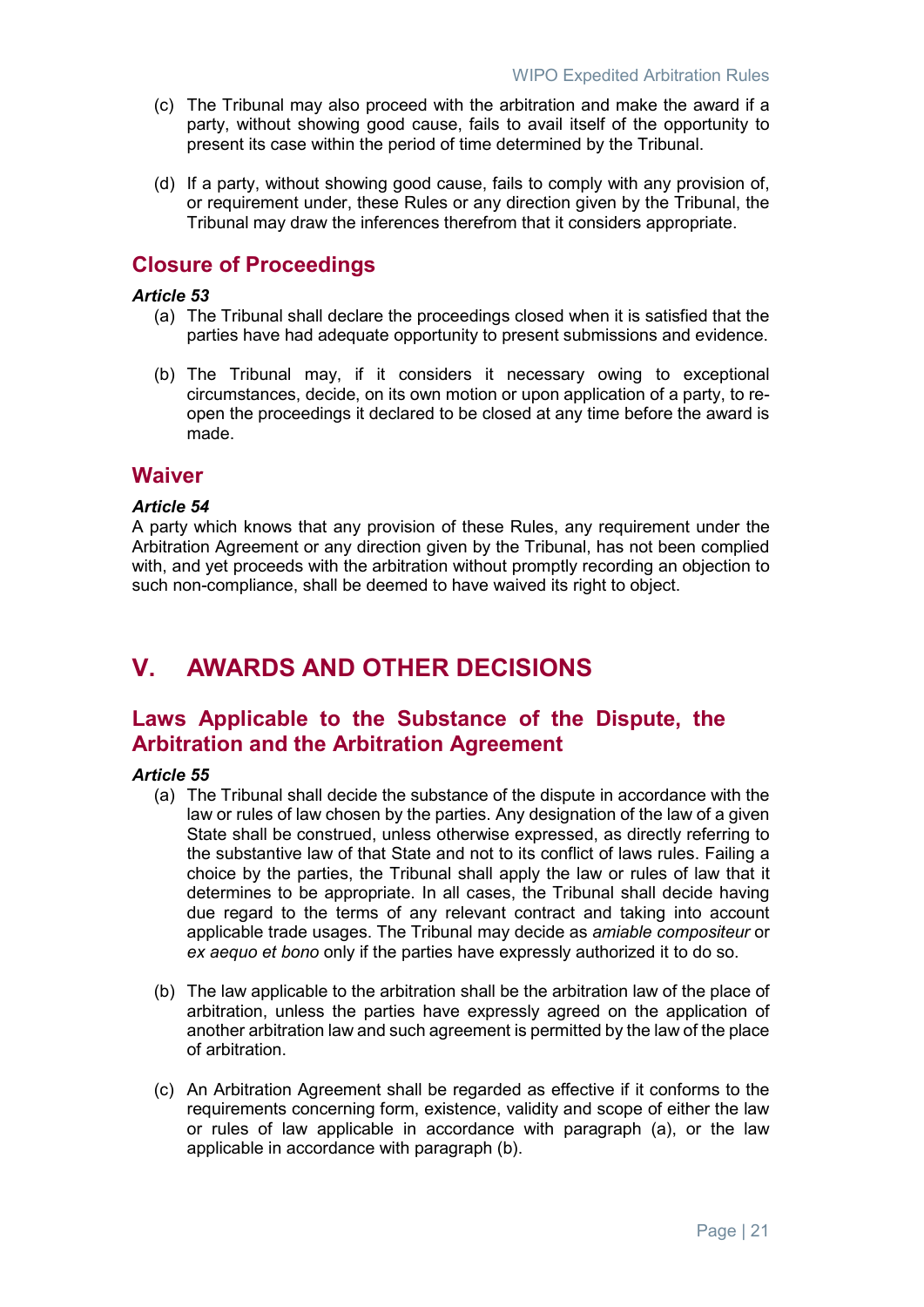### <span id="page-20-0"></span>**Currency and Interest**

#### <span id="page-20-1"></span>*Article 56*

- (a) Monetary amounts in the award may be expressed in any currency.
- (b) The Tribunal may award simple or compound interest to be paid by a party on any sum awarded against that party. It shall be free to determine the interest at such rates as it considers to be appropriate, without being bound by legal rates of interest, and shall be free to determine the period for which the interest shall be paid.

### <span id="page-20-2"></span>**Form and Notification of Awards**

#### <span id="page-20-3"></span>*Article 57*

- (a) The Tribunal may make separate awards on different issues at different times.
- (b) The award shall be in writing and shall state the date on which it was made, as well as the place of arbitration in accordance with Article 32(a).
- (c) The award shall state the reasons on which it is based, unless the parties have agreed that no reasons should be stated and the law applicable to the arbitration does not require the statement of such reasons.
- (d) The award shall be signed by the arbitrator. Where the arbitrator fails to sign, the award shall state the reason for the absence of the signature.
- (e) The Tribunal may consult the Center with regard to matters of form, particularly to ensure the enforceability of the award.
- (f) The award shall be communicated by the Tribunal to the Center in a number of originals sufficient to provide one for each party, the arbitrator and the Center. The Center shall formally communicate an original of the award to each party and the arbitrator.
- (g) At the request of a party, the Center shall provide it, at cost, with a copy of the award certified by the Center. A copy so certified shall be deemed to comply with the requirements of Article IV(1)(a) of the Convention on the Recognition and Enforcement of Foreign Arbitral Awards, New York, June 10, 1958.

### <span id="page-20-5"></span><span id="page-20-4"></span>**Time Period for Delivery of the Final Award**

- (a) The arbitration should, wherever reasonably possible, be heard and the proceedings declared closed within not more than three months after either the delivery of the Statement of Defense or the establishment of the Tribunal, whichever event occurs later. The final award should, wherever reasonably possible, be made within one month thereafter.
- (b) If the proceedings are not declared closed within the period of time specified in paragraph (a), the Tribunal shall send the Center a status report on the arbitration, with a copy to each party. It shall send a further status report to the Center, and a copy to each party, at the end of each ensuing period of one month during which the proceedings have not been declared closed.
- (c) If the final award is not made within one month after the closure of the proceedings, the Tribunal shall send the Center a written explanation for the delay, with a copy to each party. It shall send a further explanation, and a copy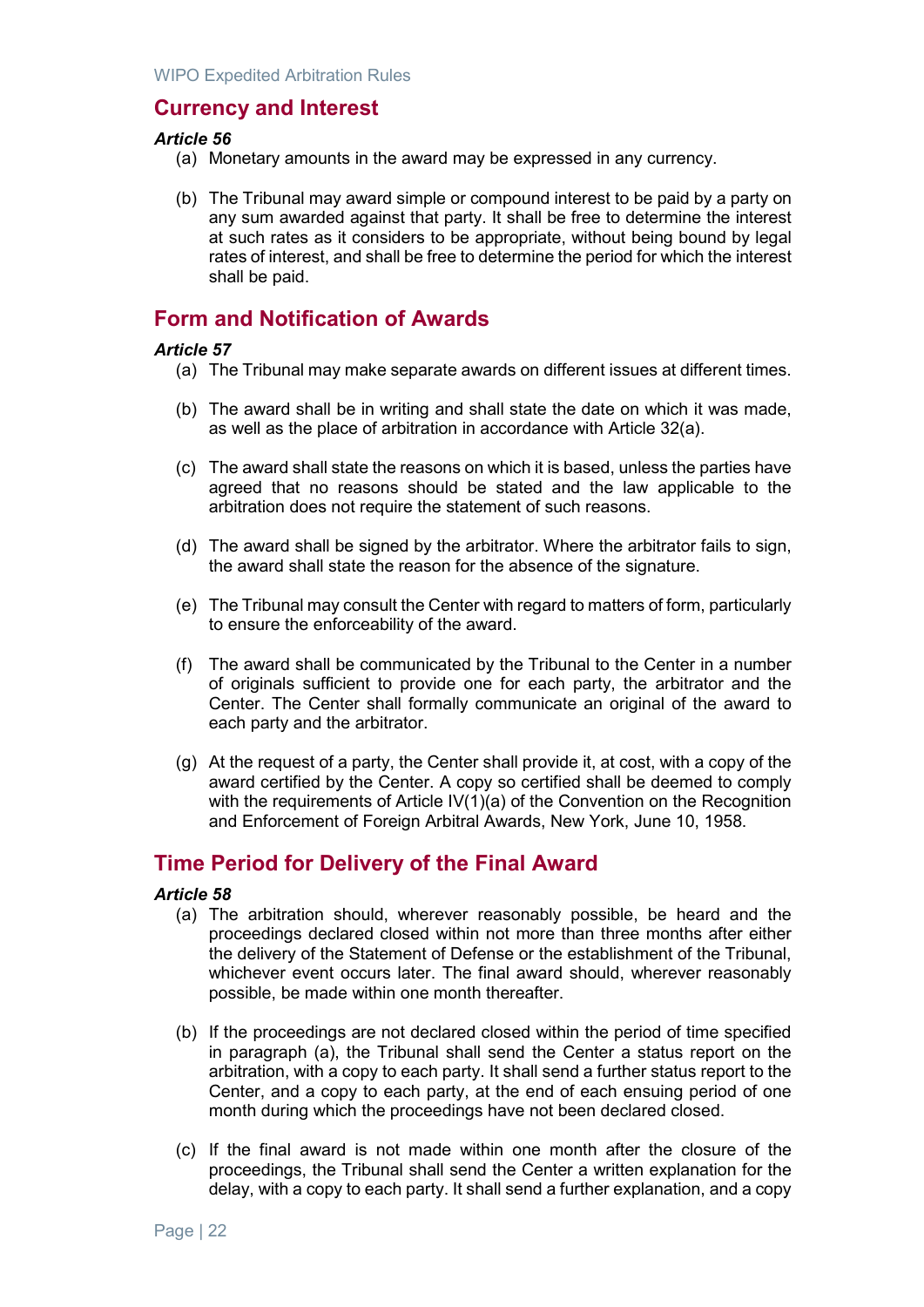to each party, at the end of each ensuing period of one month until the final award is made.

### <span id="page-21-0"></span>**Effect of Award**

#### <span id="page-21-1"></span>*Article 59*

- (a) By agreeing to arbitration under these Rules, the parties undertake to carry out the award without delay, and waive their right to any form of appeal or recourse to a court of law or other judicial authority, insofar as such waiver may validly be made under the applicable law.
- (b) The award shall be effective and binding on the parties as from the date it is communicated by the Center pursuant to Article 57(f), second sentence.

### <span id="page-21-2"></span>**Settlement or Other Grounds for Termination**

#### <span id="page-21-3"></span>*Article 60*

- (a) The Tribunal may suggest that the parties explore settlement, including by commencing mediation, at such times as the Tribunal may deem appropriate.
- (b) If, before the award is made, the parties agree on a settlement of the dispute, the Tribunal shall terminate the arbitration and, if requested jointly by the parties, record the settlement in the form of a consent award. The Tribunal shall not be obliged to give reasons for such an award.
- (c) If, before the award is made, the continuation of the arbitration becomes unnecessary or impossible for any reason not mentioned in paragraph (b), the Tribunal shall inform the parties of its intention to terminate the arbitration. The Tribunal shall have the power to issue such an order terminating the arbitration, unless a party raises justifiable grounds for objection within a period of time to be determined by the Tribunal.
- (d) The consent award or the order for termination of the arbitration shall be signed by the arbitrator in accordance with Article 57(d) and shall be communicated by the Tribunal to the Center in a number of originals sufficient to provide one for each party, the arbitrator and the Center. The Center shall formally communicate an original of the consent award or the order for termination to each party and the arbitrator.

### <span id="page-21-5"></span><span id="page-21-4"></span>**Correction of the Award and Additional Award**

- (a) Within 30 days after receipt of the award, a party may, by notice to the Tribunal, with a copy to the Center and the other party, request the Tribunal to correct in the award any clerical, typographical or computational errors. If the Tribunal considers the request to be justified, it shall make the correction within 30 days after receipt of the request. Any correction, which shall take the form of a separate memorandum, signed by the Tribunal in accordance with Article 57(d), shall become part of the award.
- (b) The Tribunal may correct any error of the type referred to in paragraph (a) on its own initiative within 30 days after the date of the award.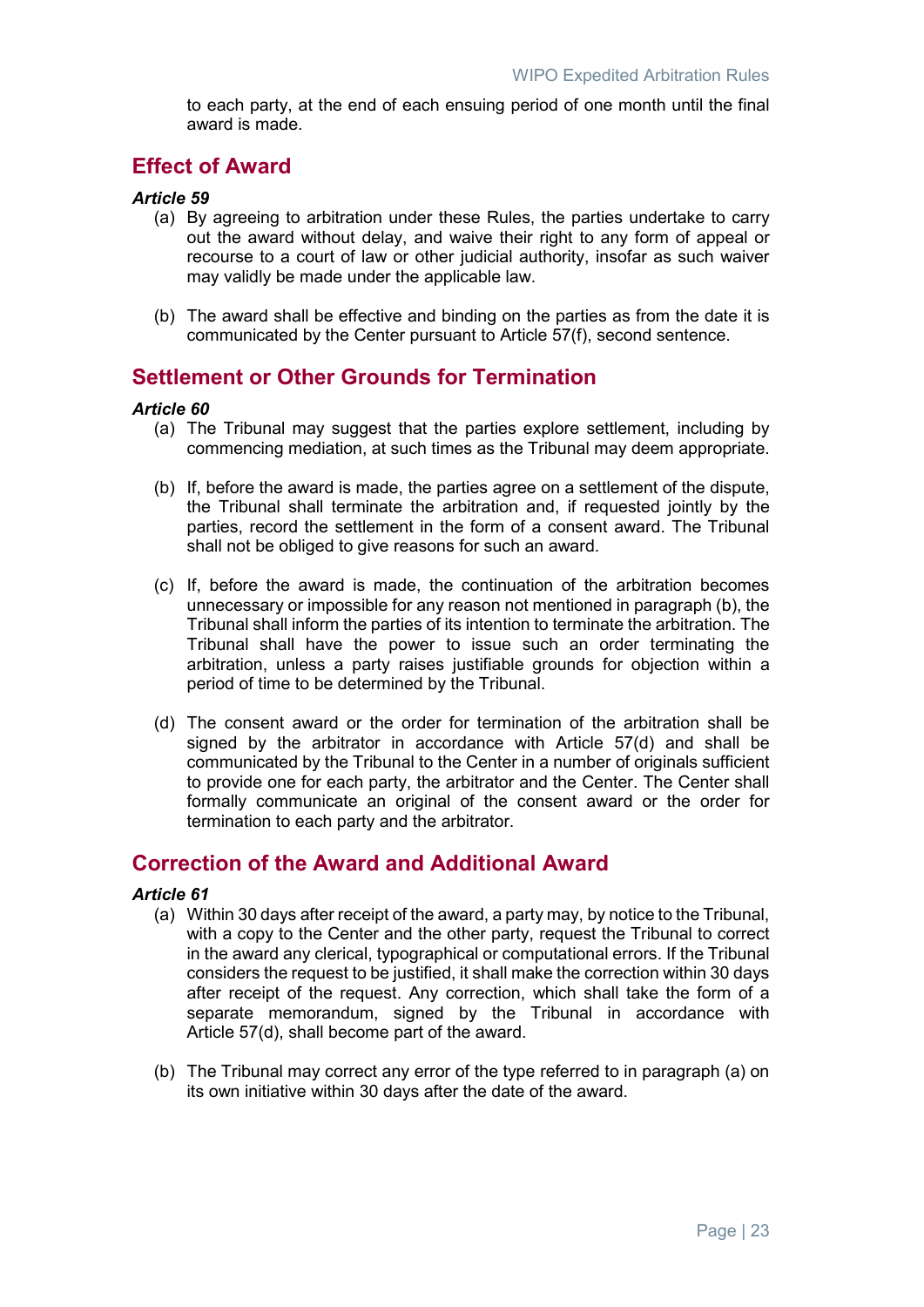(c) A party may, within 30 days after receipt of the award, by notice to the Tribunal, with a copy to the Center and the other party, request the Tribunal to make an additional award as to claims presented in the arbitral proceedings but not dealt with in the award. Before deciding on the request, the Tribunal shall give the parties an opportunity to be heard. If the Tribunal considers the request to be justified, it shall, wherever reasonably possible, make the additional award within 30 days of receipt of the request.

### <span id="page-22-0"></span>**VI. FEES AND COSTS**

### <span id="page-22-1"></span>**Fees of the Center**

#### <span id="page-22-2"></span>*Article 62*

- (a) The Request for Arbitration shall be subject to the payment to the Center of an administration fee. The amount of the administration fee shall be calculated in accordance with the [Schedule of Fees](#page-27-0) applicable on the date on which the Request for Arbitration is received by the Center.
- (b) Any counter-claim by a Respondent shall be subject to the payment to the Center of an administration fee. The amount of the administration fee shall be calculated in accordance with the [Schedule of Fees](#page-27-0) applicable on the date on which the Request for Arbitration is received by the Center.
- (c) No action shall be taken by the Center on a Request for Arbitration or counter-claim until the administration fee has been paid.
- (d) Where a claim or counter-claim is increased, the amount of the administration fee may be increased in accordance with the applicable [Schedule of Fees,](#page-27-0) and the increased amount shall be payable by the Claimant or the Respondent, as the case may be.
- (e) If a party fails, within 15 days after a reminder in writing from the Center, to pay any administration fee due, it shall be deemed to have withdrawn its claim or counter-claim, or its increase in claim or counter-claim, as the case may be.
- (f) The Tribunal shall, in a timely manner, inform the Center of the amount of the claim and any counter-claim, as well as any increase thereof.

### <span id="page-22-3"></span>**Fees of the Arbitrator**

#### <span id="page-22-4"></span>*Article 63*

The amount and currency of the fees of the arbitrator and the modalities and timing of their payment shall be fixed by the Center after consultation with the arbitrator and the parties, in accordance with the Schedule of Fees applicable on the date on which the Request for Arbitration is received by the Center.

### <span id="page-22-5"></span>**Deposits**

#### <span id="page-22-6"></span>*Article 64*

(a) Upon receipt of notification from the Center of the establishment of the Tribunal, the Claimant and the Respondent shall each deposit an equal amount as an advance for the costs of arbitration referred to in Article 65. The amount of the deposit shall be determined by the Center.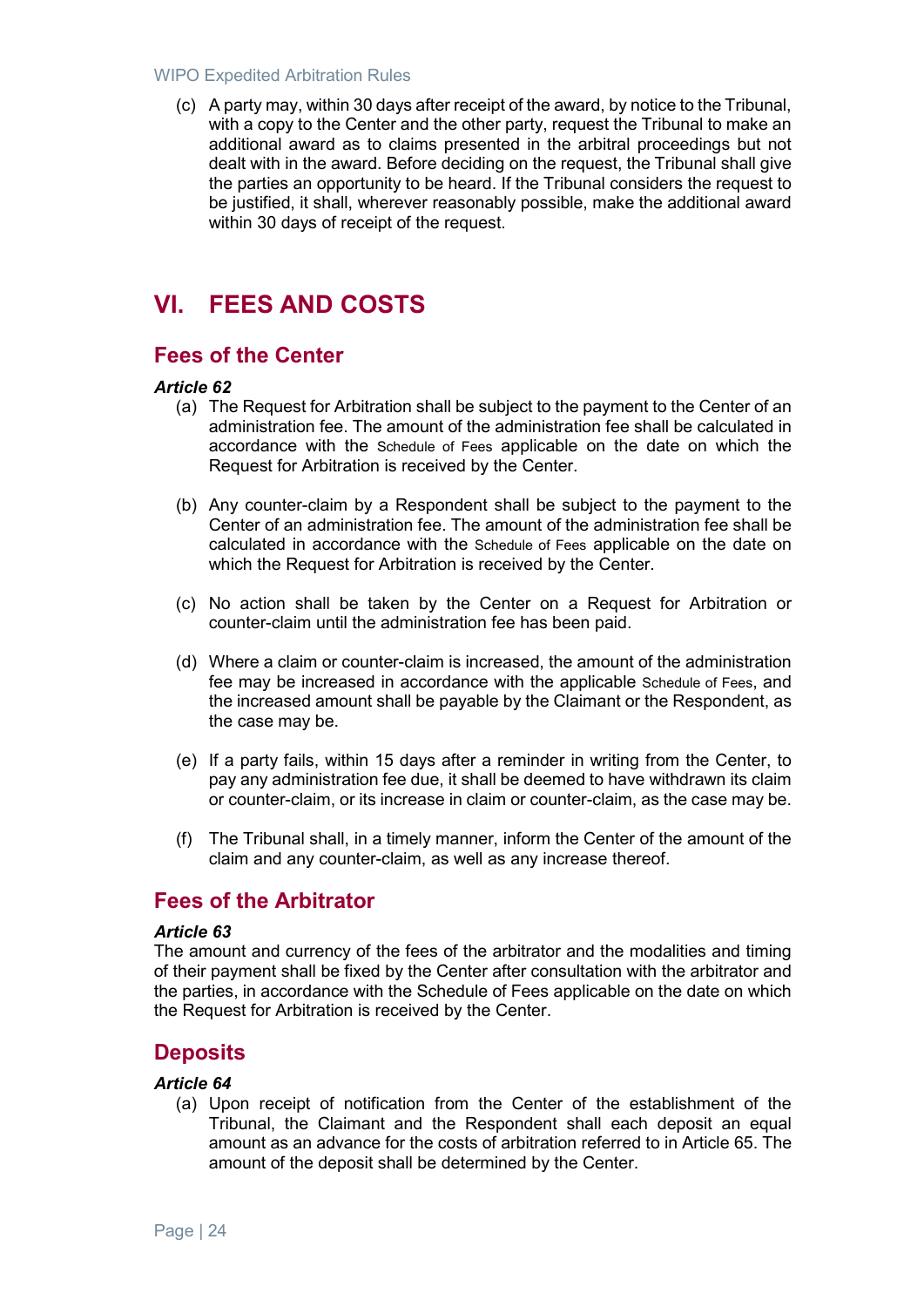- (b) In the course of the arbitration, the Center may require that the parties make supplementary deposits.
- (c) If the required deposits are not paid in full within 20 days after receipt of the corresponding notification, the Center shall so inform the parties in order that one or other of them may make the required payment.
- (d) Where the amount of the counter-claim greatly exceeds the amount of the claim or involves the examination of significantly different matters, or where it otherwise appears appropriate in the circumstances, the Center in its discretion may establish two separate deposits on account of claim and counter-claim. If separate deposits are established, the totality of the deposit on account of claim shall be paid by the Claimant and the totality of the deposit on account of counter-claim shall be paid by the Respondent.
- (e) If a party fails, within 15 days after a reminder in writing from the Center, to pay the required deposit, it shall be deemed to have withdrawn the relevant claim or counter-claim.
- (f) After the award has been made, the Center shall, in accordance with the award, render an accounting to the parties of the deposits received and return any unexpended balance to the parties or require the payment of any amount owing from the parties.

### <span id="page-23-0"></span>**Award of Costs of Arbitration**

#### <span id="page-23-1"></span>*Article 65*

- (a) In its award, the Tribunal shall fix the costs of arbitration, which shall consist of:
	- (i) the arbitrator's fees;
	- (ii) the properly incurred travel, communication and other expenses of the arbitrator;
	- (iii) the costs of expert advice and such other assistance required by the Tribunal pursuant to these Rules; and
	- (iv) such other expenses as are necessary for the conduct of the arbitration proceedings, such as the cost of meeting and hearing facilities.
- (b) The aforementioned costs shall, as far as possible, be debited from the deposits required under Article 64.
- (c) The Tribunal shall, subject to any agreement of the parties, apportion the costs of arbitration and the administration fee of the Center between the parties in the light of all the circumstances and the outcome of the arbitration.

### <span id="page-23-2"></span>**Award of Costs Incurred by a Party**

#### <span id="page-23-3"></span>*Article 66*

In its award, the Tribunal may, subject to any contrary agreement by the parties and in the light of all the circumstances and the outcome of the arbitration, order a party to pay the whole or part of reasonable expenses incurred by the other party in presenting its case, including those incurred for legal representatives and witnesses.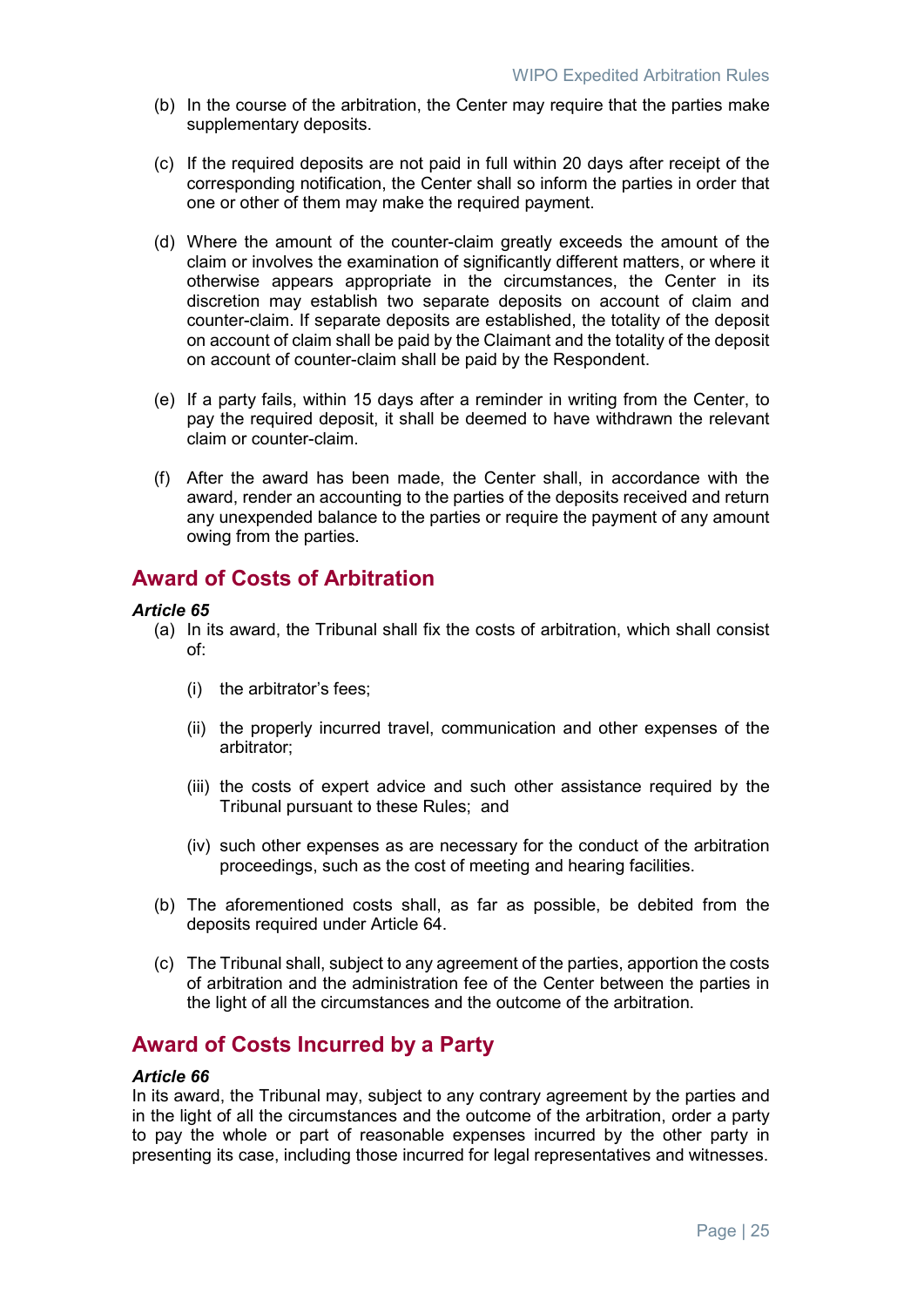## <span id="page-24-0"></span>**VII. CONFIDENTIALITY**

### <span id="page-24-1"></span>**Confidentiality of the Existence of the Arbitration**

#### <span id="page-24-2"></span>*Article 67*

- (a) Except to the extent necessary in connection with a court challenge to the arbitration or an action for enforcement of an award, no information concerning the existence of an arbitration may be unilaterally disclosed by a party to any third party unless it is required to do so by law or by a competent regulatory body, and then only:
	- (i) by disclosing no more than what is legally required; and
	- (ii) by furnishing to the Tribunal and to the other party, if the disclosure takes place during the arbitration, or to the other party alone, if the disclosure takes place after the termination of the arbitration, details of the disclosure and an explanation of the reason for it.
- (b) Notwithstanding paragraph (a), a party may disclose to a third party the names of the parties to the arbitration and the relief requested for the purpose of satisfying any obligation of good faith or candor owed to that third party.

### <span id="page-24-3"></span>**Confidentiality of Disclosures Made During the Arbitration**

#### <span id="page-24-4"></span>*Article 68*

- (a) In addition to any specific measures that may be available under Article 48, any documentary or other evidence given by a party or a witness in the arbitration shall be treated as confidential and, to the extent that such evidence describes information that is not in the public domain, shall not be used or disclosed to any third party by a party whose access to that information arises exclusively as a result of its participation in the arbitration for any purpose without the consent of the parties or order of a court having jurisdiction.
- (b) For the purposes of this Article, a witness called by a party shall not be considered to be a third party. To the extent that a witness is given access to evidence or other information obtained in the arbitration in order to prepare the witness's testimony, the party calling such witness shall be responsible for the maintenance by the witness of the same degree of confidentiality as that required of the party.

### <span id="page-24-5"></span>**Confidentiality of the Award**

#### <span id="page-24-6"></span>*Article 69*

The award shall be treated as confidential by the parties and may only be disclosed to a third party if and to the extent that:

- (i) the parties consent; or
- (ii) it falls into the public domain as a result of an action before a national court or other competent authority; or
- (iii) it must be disclosed in order to comply with a legal requirement imposed on a party or in order to establish or protect a party's legal rights against a third party.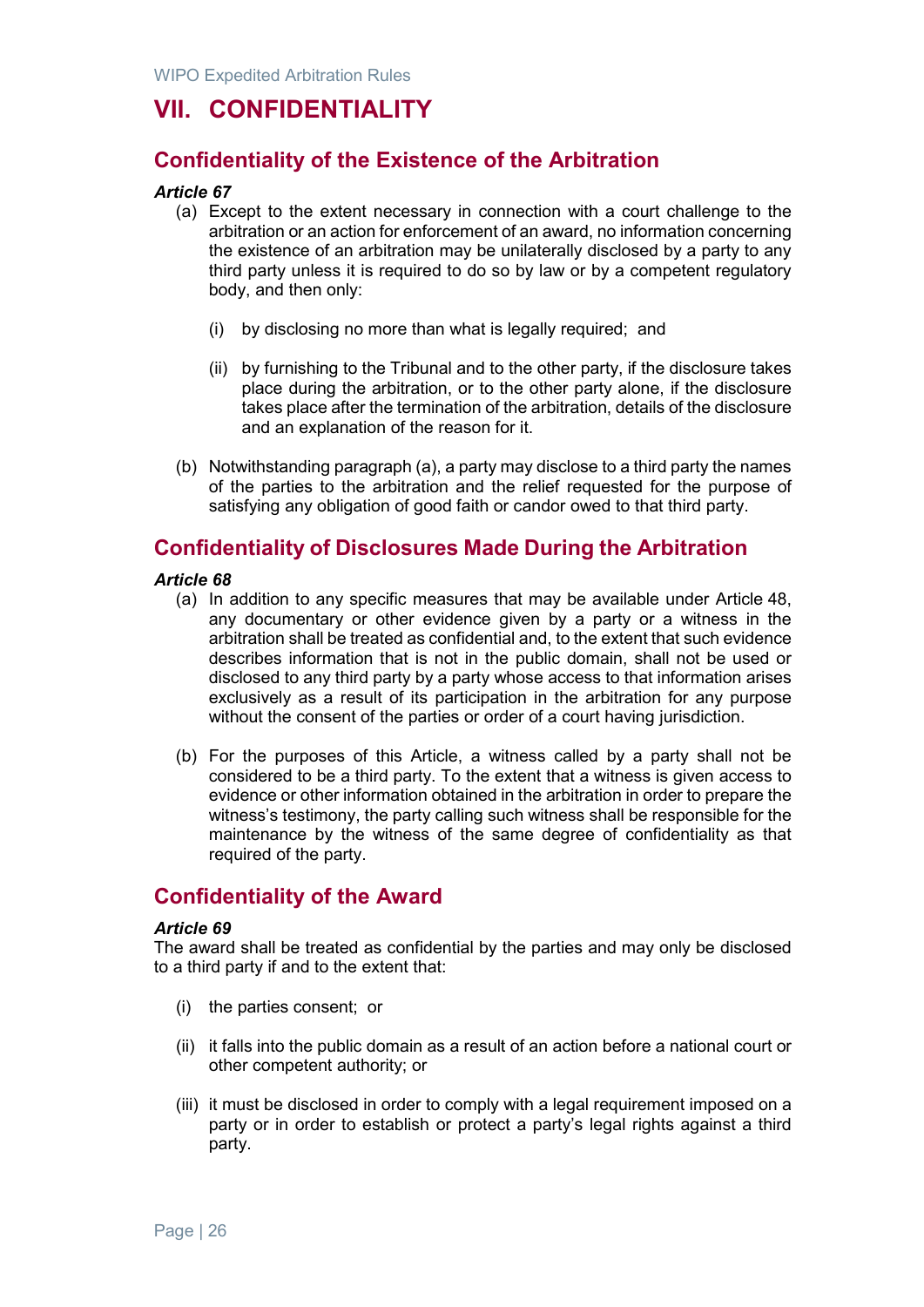### <span id="page-25-0"></span>**Maintenance of Confidentiality by the Center and Arbitrator**

#### <span id="page-25-1"></span>*Article 70*

- (a) Unless the parties agree otherwise, the Center and the arbitrator shall maintain the confidentiality of the arbitration, the award and, to the extent that they describe information that is not in the public domain, any documentary or other evidence disclosed during the arbitration, except to the extent necessary in connection with a court action relating to the award, or as otherwise required by law.
- (b) Notwithstanding paragraph (a), the Center may include information concerning the arbitration in any aggregate statistical data that it publishes concerning its activities, provided that such information does not enable the parties or the particular circumstances of the dispute to be identified.

### <span id="page-25-2"></span>**VIII. MISCELLANEOUS**

### <span id="page-25-3"></span>**Exclusion of Liability**

#### <span id="page-25-4"></span>*Article 71*

Except in respect of deliberate wrongdoing, the arbitrator, WIPO and the Center shall not be liable to a party for any act or omission in connection with the arbitration.

### <span id="page-25-5"></span>**Waiver of Defamation**

#### <span id="page-25-6"></span>*Article 72*

The parties and, by accepting appointment, the arbitrator agree that any statements or comments, whether written or oral, made or used by them or their representatives in preparation for or in the course of the arbitration shall not be relied upon to found or maintain any action for defamation, libel, slander or any related complaint, and this Article may be pleaded as a bar to any such action.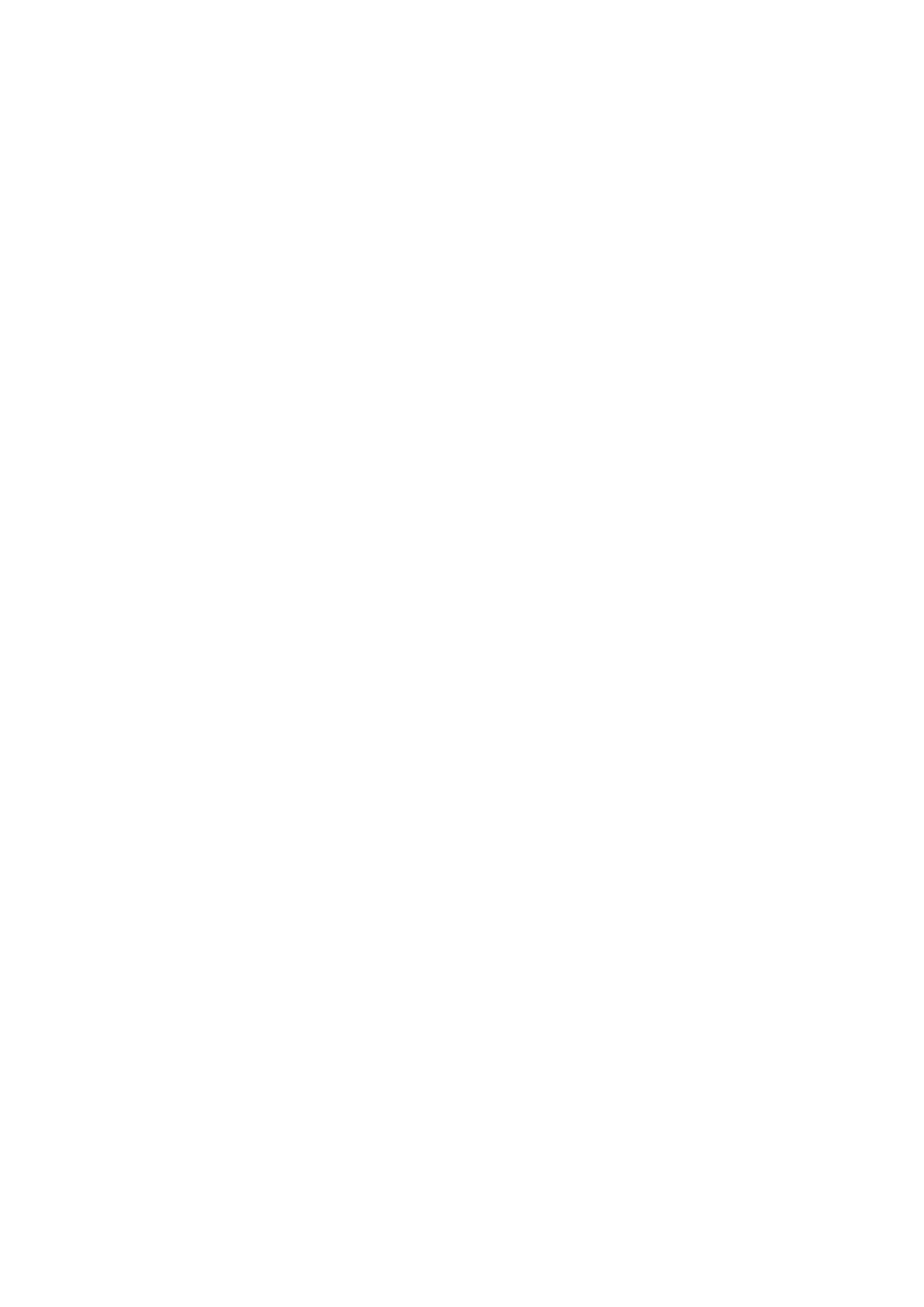## <span id="page-27-0"></span>**Schedule of Fees and Costs Arbitration/Expedited Arbitration**[1](#page-27-2)

<span id="page-27-1"></span>(All amounts are in United States dollars)

| <b>Type of Fee</b>         | <b>Amount</b><br>in.<br><b>Dispute</b> | <b>Expedited Arbitration</b>                                                      | <b>Arbitration</b>                                                             |  |
|----------------------------|----------------------------------------|-----------------------------------------------------------------------------------|--------------------------------------------------------------------------------|--|
| <b>Registration Fee</b>    | Any Amount                             | \$0                                                                               | \$2,000                                                                        |  |
| Administration             | Up to \$2.5 M                          | \$2,000                                                                           | \$4,000                                                                        |  |
| $\mathsf{Fee}(\mathsf{A})$ | Over \$2.5 M and<br>up to $$10 M$      | \$10,000                                                                          | \$10,000<br>+0.1% of amount over<br>\$2.5M up to a maximum<br>fee of \$17,500  |  |
|                            | <b>Over \$10 M</b>                     | \$20,000                                                                          | \$25,000<br>+0.05% of amount over<br>\$10 M up to a maximum<br>fee of \$40,000 |  |
| Arbitrator(s)              | Up to \$2.5 M                          | \$20,000(fixed fee)(**)                                                           | As agreed by the Center in                                                     |  |
| $Fees(*)$                  | Over \$2.5 M and<br>up to $$10 M$      | \$40,000(fixed fee)(**)                                                           | consultation with the<br>parties and the arbitrator(s)                         |  |
|                            | <b>Over \$10 M</b>                     | As agreed by the Center<br>in consultation with the<br>parties and the arbitrator | Indicative rate(s): $$300$ to<br>\$600 per hour                                |  |

- (\*) Each bracket indicates the total amount of the fees payable in a dispute, e.g. the administration fee payable in an expedited arbitration when the amount in dispute is \$5 million is \$10,000 (and not a fee of \$12,000 which would have resulted from adding the fees of \$10,000 and \$2,000).
- (\*\*) May be reduced or increased based on the complexity of the subject matter of the dispute and the time spent by the arbitrator.
- 1. The Center may set-off all or part of the administration fees paid to it in connection with a WIPO mediation or a WIPO expert determination against the registration and administration fees payable to the Center in connection with a WIPO arbitration regarding the same dispute.
- 2. Where the Request for Arbitration does not indicate any claims for a monetary amount or the dispute concerns issues that are not quantifiable in monetary amounts, an administration fee of \$4,000 shall be payable, subject to adjustment. Where the Request for Expedited Arbitration does not indicate any claims for a monetary amount or the dispute concerns issues that are not quantifiable in monetary amounts, an administration fee of \$2,000 shall be payable, subject to adjustment. The adjustment shall be made by reference to the administration fee that the Center, after consultation with the parties and the arbitral tribunal and by taking into account the costs of the proceedings pursuant to Article 73 and 74 of the WIPO Arbitration Rules and Articles 65 and 66 of the WIPO Expedited Arbitration Rules, determines in its discretion to be appropriate in the circumstances.

<span id="page-27-2"></span> <sup>1</sup> Any changes to the Schedule of Fees and Costs and payment information details are announced in the Center's website at [www.wipo.int/amc.](file://wipogvafs01/ARB/ORGARBT/SHARED/Publications/446%20-%20RULES/446E%20English%20-%20Revision%202016/www.wipo.int/amc)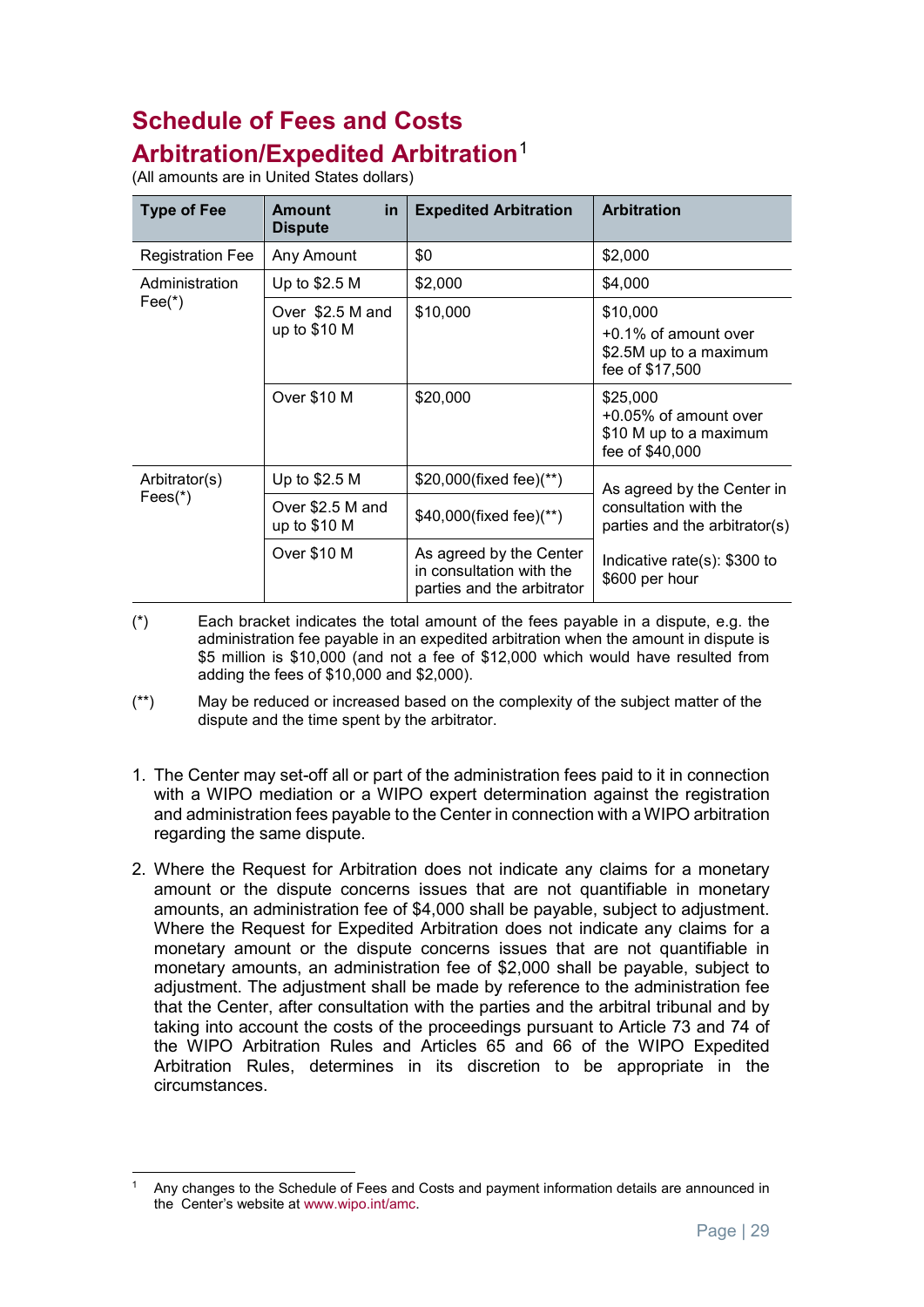- 3. Prior to the establishment of the arbitral tribunal, the Center shall fix an arbitrator's hourly or daily fee rate, in consultation with the parties and the arbitrator. In so doing, the Center shall take into consideration such factors as the amounts in dispute, the number of parties, the complexity of the dispute and the status and any special qualifications required of the arbitrator.
- 4. An arbitrator shall be required to maintain a detailed and accurate record of the work done and the time spent on the arbitration. Following the termination of the arbitration, a copy of such records shall be provided to the parties and the Center, together with the arbitrator's invoice.
- 5. After consulting with the parties and the arbitral tribunal, the Center shall determine the final amount to be paid to the sole arbitrator or each of the respective amounts to be paid to the presiding arbitrator and the other members of a three-member tribunal, taking into consideration the hourly or daily rates and maximum rates and other factors such as the complexity of the subject matter of the dispute and of the arbitration, the total time spent by the arbitrator, time reserved but not used as a result of the late postponement or cancellation of hearings, the diligence of the arbitral tribunal and the rapidity of the arbitration proceedings.
- 6. For the purposes of calculating the costs of the arbitration, the amount of claims expressed in currencies other than United States dollars shall be converted if necessary to amounts expressed in United States dollars on the basis of the [official](https://treasury.un.org/operationalrates/OperationalRates.php)  [United Nations exchange rate](https://treasury.un.org/operationalrates/OperationalRates.php) prevailing on the date of payment.
- 7. For the purpose of calculating the arbitrators fees, the value of any counterclaim should be added to the amount of the claim.
- 8. Only paragraphs 1, 2, 4, 6 and 7 above apply to Expedited Arbitration proceedings.
- 9. A [25% reduction](http://www.wipo.int/amc/en/arbitration/fees/amended.html) on the Center's registration and administration fees applies if a party (or both parties) to the dispute is (are) named as applicant or inventor in a published PCT application, holders of international registrations under the Hague system or the Madrid system, WIPO Green technology providers or seekers, or an SME (an entity with less than 250 employees).